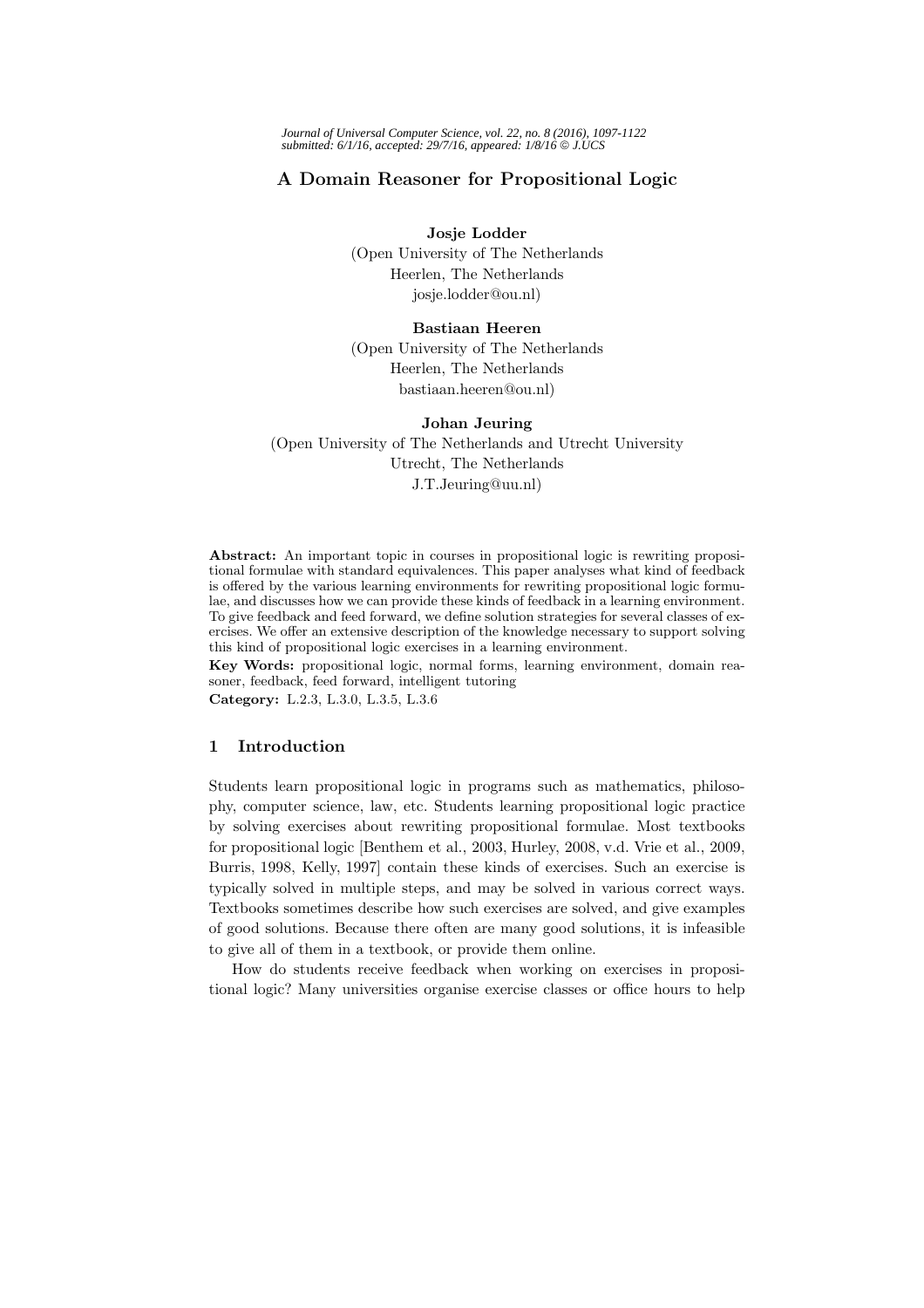students with their work. However, it is not always possible to have a human tutor available. In these cases, access to an intelligent tutoring system (ITS) [VanLehn, 2006] might be of help.

Feedback is an important aspect of an ITS. Usually an ITS offers various kinds of feedback: a diagnosis of a student step, a hint for the next step to take, in various levels of detail, or a completely worked-out solution. A diagnosis of a student step may analyse the syntax of the expression entered by the student, whether or not the step brings a student closer to a solution, or whether or not the step follows a preferred solution strategy, etc. An ITS that follows the steps of a student when solving a task can be almost as effective as a human tutor [VanLehn, 2011].

What kind of feedback do ITSs for propositional logic give? There are many tutoring systems for logic available [Huertas, 2011]. In this paper we look at systems that deal with standard equivalences, in which a student has to learn to rewrite formulae, either to a normal form or to prove an equivalence. We analyse what kind of feedback is offered by the various learning environments for rewriting propositional logic formulae, and what kind of feedback is missing, and we discuss how we can provide these kinds of feedback in a learning environment. To give feedback we define solution strategies (procedures describing how basic steps may be combined to find a solution) for several classes of exercises, and we discuss the role of our strategy language in defining these solution strategies.

Some interesting aspects of solving exercises in propositional logic are:

- Exercises such as proving equivalences can be solved from left to right (or top to bottom), or vice versa. How do we support solving exercises in which a student can take steps at different positions?
- Proving the equivalence of two formulae requires heuristics. These heuristics support effective reasoning and the flexible application of solution strategies in these proofs. How do we formulate heuristics in our solution strategies for solving these kind of exercises? How 'good' are our solutions compared to expert solutions?
- Reuse and adaptivity play an important role in this domain: different teachers allow different rules, rewriting to normal form is reused, in combination with heuristics, in proving equivalences, etc. How can we support reusing and adapting solution strategies for logic exercises?

This paper describes the knowledge necessary to support solving propositional logic exercises in a learning environment, including solutions to the above aspects of solving propositional logic exercises.

Most existing systems for propositional logic do not have a student model; this paper calls such systems learning environments (LE). This paper focusses on the components necessary for providing feedback and feed forward in a propositional logic LE. However, we have also developed an LE on top of these compo-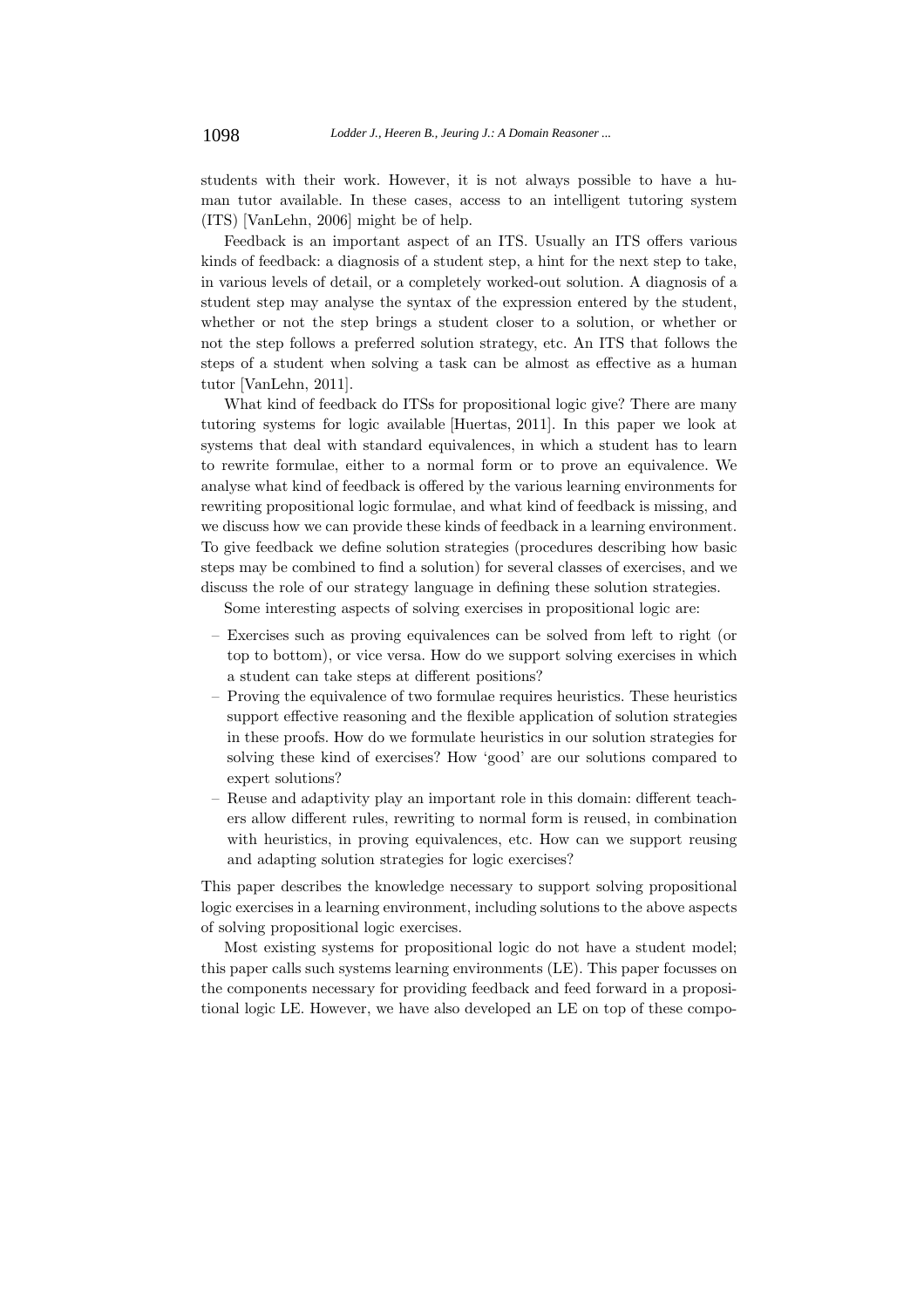

**Figure 1:** Screenshot of our learning environment for logic

nents [Lodder et al., 2006], see Figure 1.<sup>1</sup>

This paper is organised as follows. Section 2 gives an example of an interaction of a student with a (hypothetical) LE. Section 3 describes the characteristics of LEs for propositional logic, which Section 4 uses to compare existing LEs. We identify a number of aspects that have not been solved satisfactorily, and describe our approach to tutoring propositional logic in Section 5. Until Section 5 we describe a theoretical framework and look at related work. From section 5 on we present our own approach to tutoring propositional logic using so-called feedback services, and the implementation of our approach in the LogEx environment. Section 6 shows how this approach supports solving logic exercises for rewriting logic expressions to disjunctive or conjunctive normal form and for proving the equivalence of two logical formulae. We conclude with briefly describing the results of several small experiments we performed with LogEx.

# **2 Example interactions in an LE for propositional logic**

This section gives some examples of interactions of a student with a logic tutor with advanced feedback facilities. Suppose a student has to solve the exercise of rewriting the formula

$$
\neg((q \to p) \land p) \land q
$$

<sup>1</sup> http://ideas.cs.uu.nl/logex/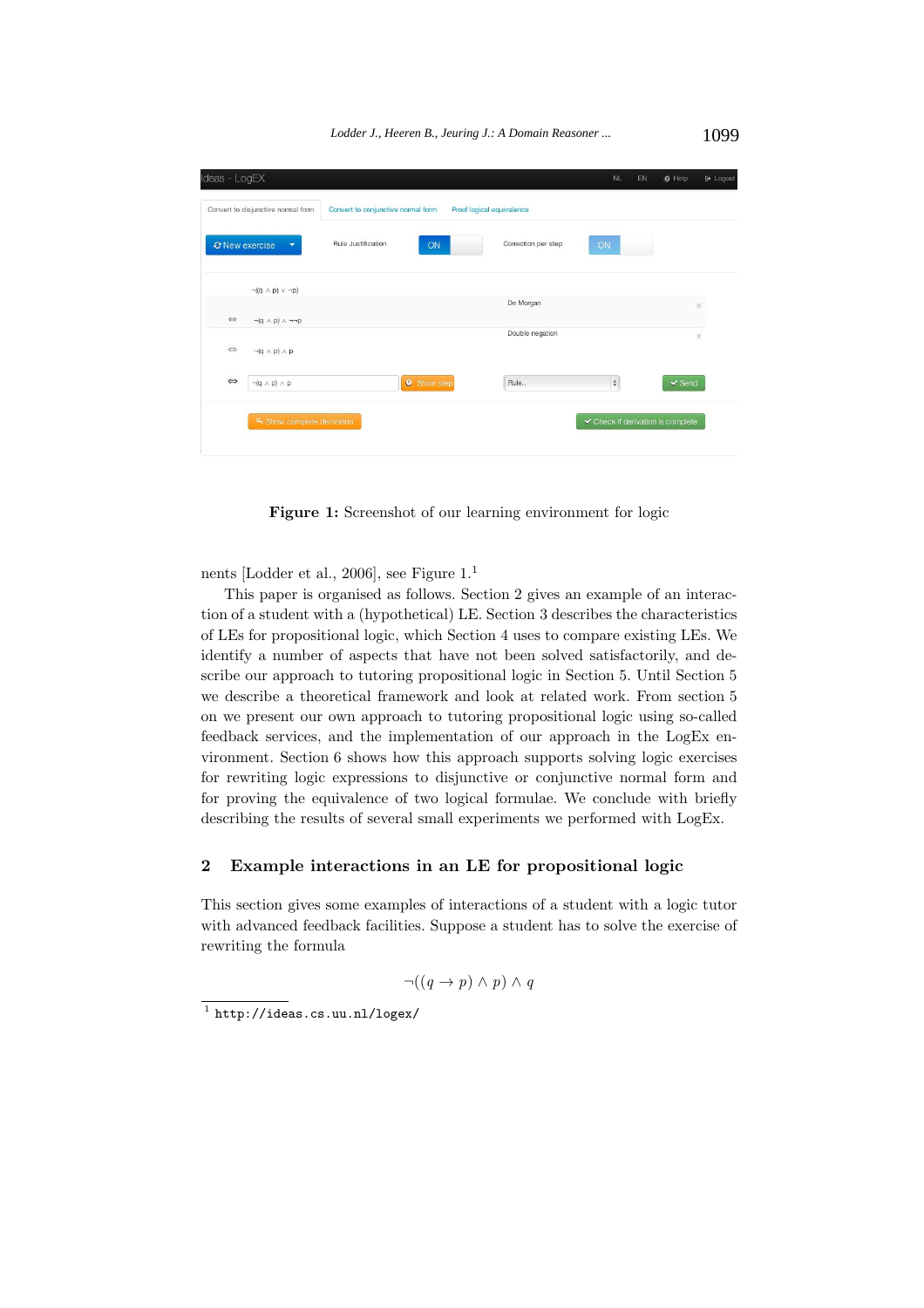into disjunctive normal form (DNF). The student might go through the following steps:

$$
(\neg (q \to p) \land \neg p \land q \tag{1}
$$

If a student submits this expression the LE reports that a parenthesis is missing in this formula. After correction the formula becomes:

$$
(\neg (q \to p) \land \neg p) \land q \tag{2}
$$

The LE reports that this formula is equivalent to the previous formula, but it cannot determine which rule has been applied: either the student performs multiple steps, or applies an incorrect step. In this case the student has very likely made a mistake in applying the DeMorgan rule. Correcting this, the student submits:

$$
(\neg (q \to p) \lor \neg p) \land q
$$

Now the LE recognises the rule applied (DeMorgan), and adds the formula to the derivation. Suppose the student does not know how to proceed here, and asks for a hint. The LE responds with: use Implication elimination. The student asks the LE to perform this step, which results in:

$$
\neg((\neg q \lor p) \lor \neg p) \land q
$$

The student continues with:

$$
(\neg\neg q \lor \neg p \lor \neg p) \land q \tag{3}
$$

The LE reports that this step is not correct, and mentions that when applying DeMorgan's rule, a disjunction is transformed into a conjunction. Note that in the second step of this hypothetical interactive session, the student made the same mistake, but since the formulae were accidentally semantically the same, the LE did not search for common mistakes there. The student corrects the mistake:

$$
((\neg\neg q \land \neg p) \lor \neg p) \land q
$$

and the LE appends this step to the derivation, together with the name of the rule applied (DeMorgan). The next step of the student,

 $\neg p \wedge q$ 

is also appended to the derivation, together with the name of the rule applied (Absorption). At this point, the student may recognise that the formula is in DNF, and ask the LE to check whether or not the exercise is completed.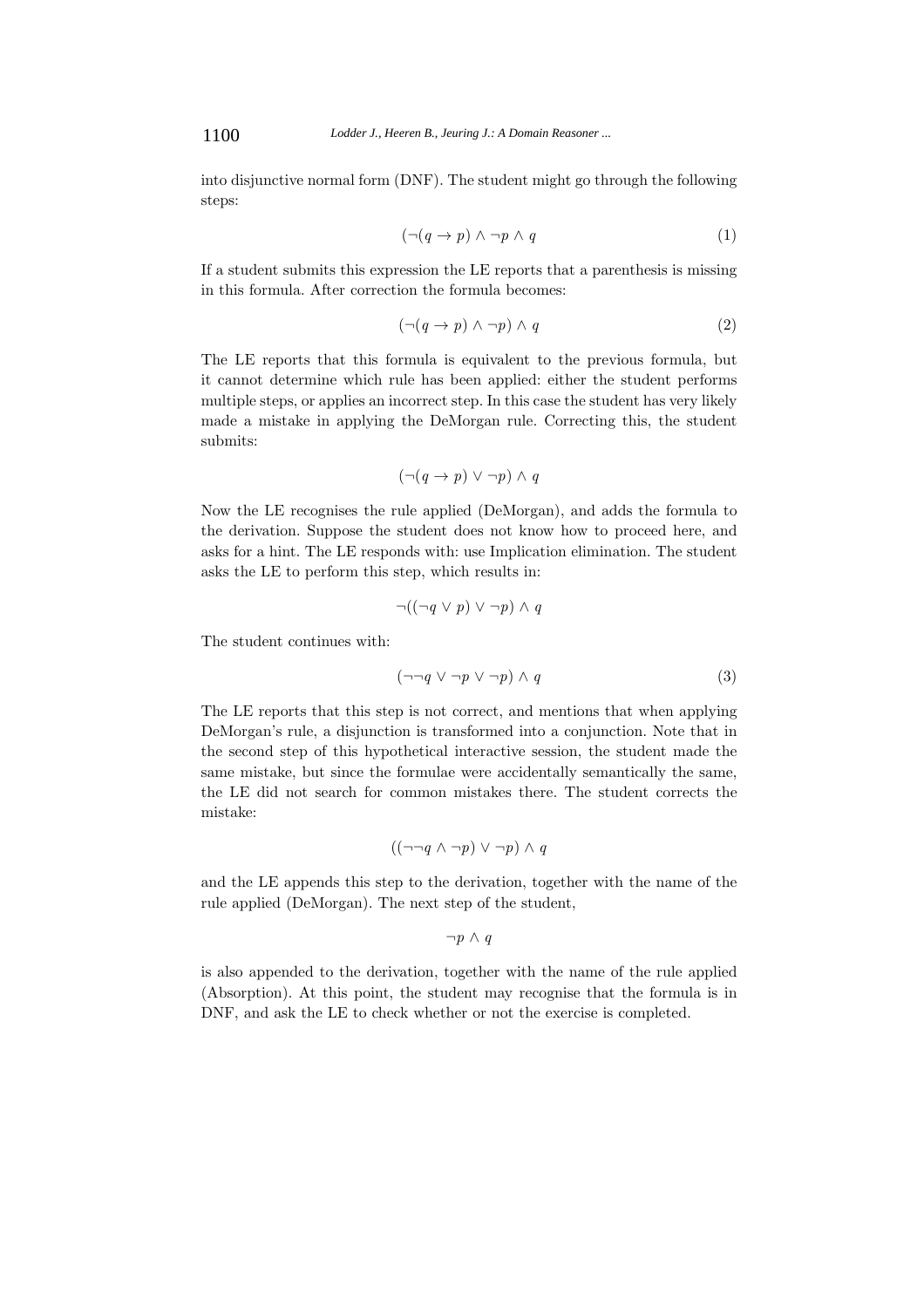As a second example we look at an exercise in which a student has to prove that two formulae are equivalent:

$$
(\neg q \land p) \to p \Leftrightarrow (\neg q \leftrightarrow q) \to p
$$

The LE places the right-hand side formula below the left-hand side formula, and the student has to fill in the steps in between. It is possible to enter steps top-down or bottom-up, or to mix the two directions. The student chooses to enter a bottom-up step and to rewrite

$$
(\neg q \leftrightarrow q) \rightarrow p
$$

into:

$$
\neg(\neg q \leftrightarrow q) \lor p
$$

If she does not know how to proceed, she can ask for a hint. The LE suggests to rewrite this last formula; a first hint for these kind of exercises will always refer to the direction of the proof. Now she can choose to perform this rewriting or she can ask for a second hint. This hint will suggest to use equivalence elimination.

She can continue to finish the exercise, but she can also ask the LE to provide a complete solution.

#### **3 Characteristics of tutoring systems**

This section introduces a number of characteristics of tutoring systems, which we will use for the comparison of existing LEs for logic in Section 4. This is not a complete description of the characteristics of LEs, but large enough to cover the most important components, such as the inner and outer loop of tutoring systems [VanLehn, 2006], and to compare existing tools. The outer loop of an ITS presents different tasks to a student, in some order, depending on a student model, or by letting a student select a task. The inner loop of an ITS monitors the interactions between a student and a system when a student is solving a particular task. Important aspects of the inner loop are the analyses performed and the feedback provided. We distinguish feedback consisting of reactions of the system on steps performed by the students, and hints, next steps and complete solutions provided by the system. Although Narciss (and others) call this last category also feedback, others use the term feed forward [Hattie and Timperley, 2007], which we also will use in this paper. For the interactions in the inner loop, some aspects are specific for LEs for logic.

#### **3.1 Tasks**

The starting point of any LE is the tasks it offers. The kind of tasks we consider in this paper are calculating normal forms (NF; in the text we introduce the abbreviations used in the overview in Figure 2) and proving an equivalence (EQ).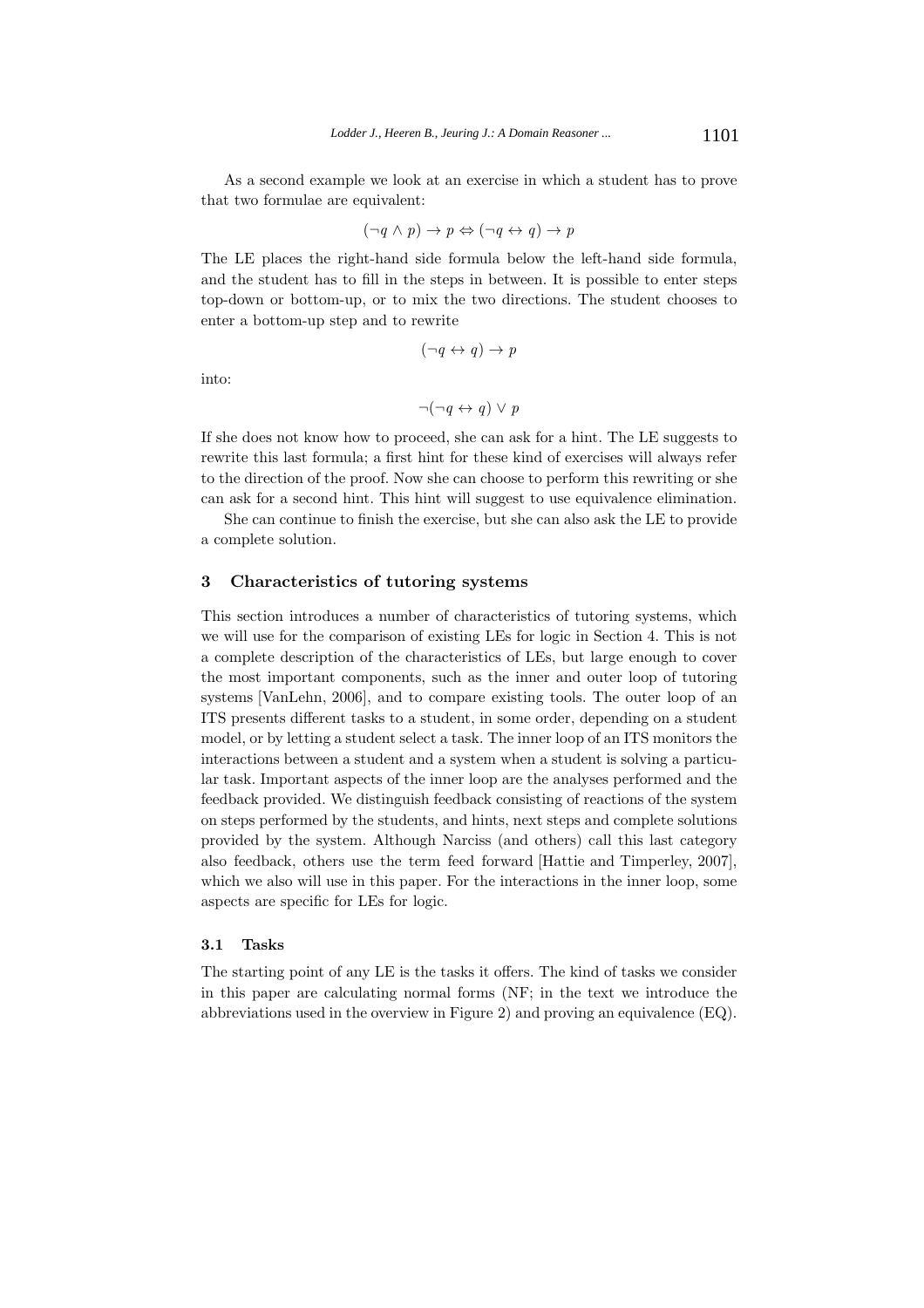An LE may contain a fixed set of exercises (FI), but it may also randomly generate exercises (RA). Some LEs offer the possibility to enter user-defined exercises (US).

#### **3.2 Interactions in the inner loop**

In the inner loop of an LE, a student works on a particular task. In most LEs for rewriting logical formulae a student can submit intermediate steps. Some systems allow a student to rewrite a formula without providing the name of a rewrite rule (FO), in other systems she chooses a rule and the system rewrites the formula using that rule (RU). Some LEs require a student to provide both the name of the rule to apply, and the result of rewriting with that rule (RaF).

The interactions in the inner loop are facilitated by the user-interface. A user interface for an LE for logic needs to satisfy all kinds of requirements; too many to list in this paper. For our comparison, we only look at offering a student the possibility to work in two directions when constructing a proof (2D).

#### **3.3 Feedback**

How does an LE give feedback on a step of a student? To distinguish the various types of feedback, we give a list of possible mistakes. The numbers refer to examples of these mistakes in Section 2.

- A syntactical mistake (1)
- A mistake in applying a rule. We distinguish two ways to solve an exercise in an LE depending on whether or not a student has to select the rule she wants to apply. If she indicates the rule she wants to apply, she can make the following mistakes: perform an incorrect step by applying the rule incorrectly or perform a correct step that does not correspond to the indicated rule. If a student does not select the rule she wants to apply, the categories of possible mistakes are somewhat different. A student can rewrite a formula into a semantically equivalent formula, but the LE has no rule that results in this formula. This might be caused by the student applying two or more rules in a single step, but also by applying an erroneous rule, which accidentally leads to an equivalent formula (2). A second possibility is the rewriting of a formula into a semantically different formula (3).
- A strategic mistake. A student may submit a syntactically and semantically correct formula, but this step does not bring her closer to a solution. We call this strategic mistakes.

We distinguish three categories of mistakes: syntactic errors, errors in applying a rule, and strategic errors. Narciss characterises classes of feedback depending on how information is presented to a student [Narciss, 2008]. When a student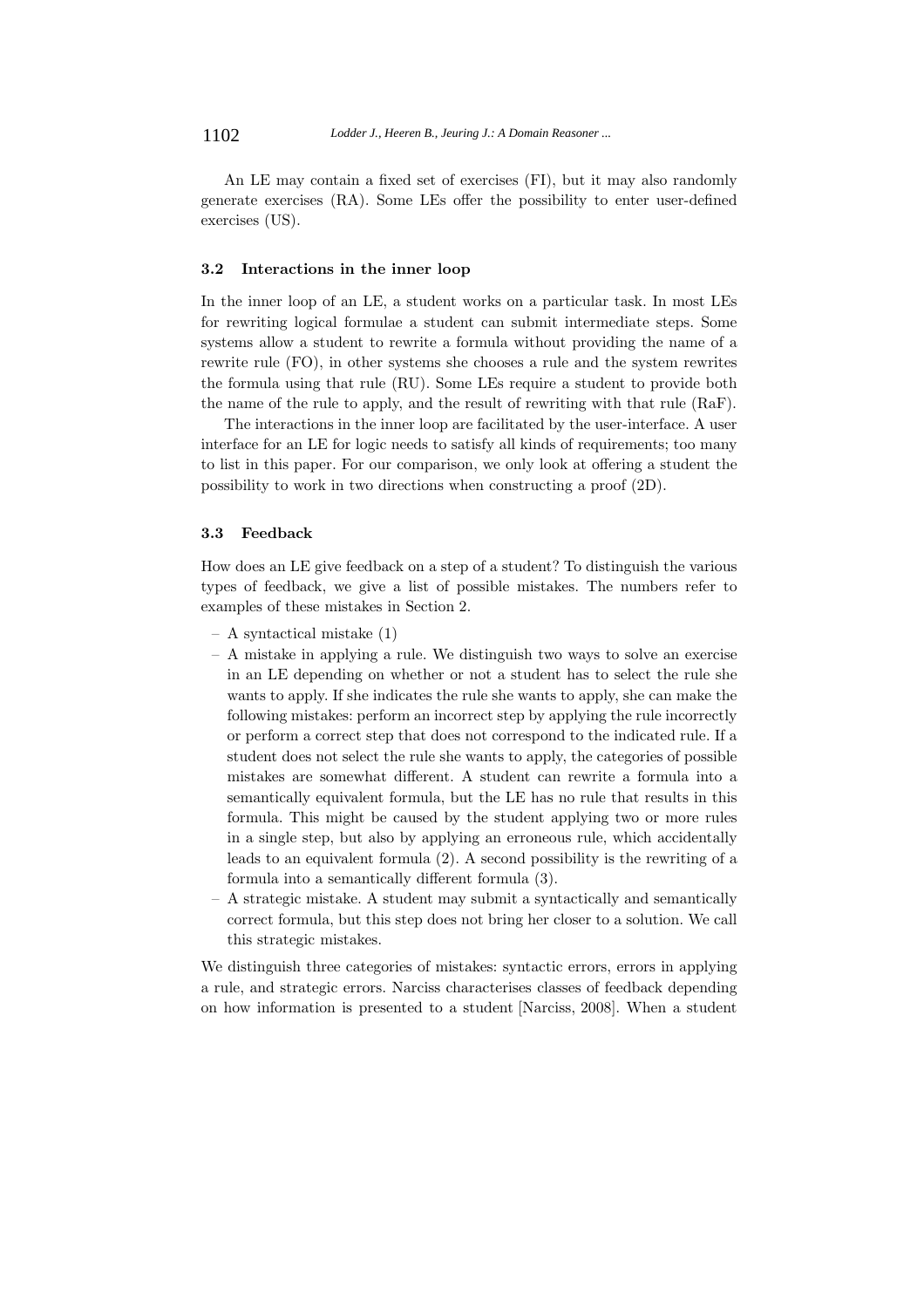has made an error, we can provide the following kinds of feedback: Knowledge of result/response (KR, correct or incorrect), knowledge of the correct results (KCR, description of the correct response), knowledge about mistakes (KM, location of mistakes and explanations about the errors), and knowledge about how to proceed (KH).

#### **3.4 Feed forward**

To help a student with making progress when solving a task, LEs use feed forward: they may give a hint about which next step to take (HI, in various levels of detail), they may give the next step explicitly (NE), or they may give a general description of the components that can be used to solve an exercise (GE). If steps can be taken both bottom-up and top-down, is feed forward also given in both directions (FF2), or just in one of the two directions (FF1)?

# **3.5 Solutions**

Some LEs offer worked-out examples (WO), or solutions to all exercises available in the tool (SOL).

#### **3.6 Adaptability**

Finally, we look at flexibility and adaptability. Can a teacher or a student change the set of rules or connectives (YES, NO)?

#### **4 A comparison of tools for teaching logic**

This section describes some LEs for logic using the characteristics from the previous section. We build upon a previous overview of tools for teaching logic by [Huertas, 2011]. Some of the tools described by Huertas no longer exist, and other, new tools have been developed. We do not give a complete overview of the tools that currently exist, but restrict ourselves to tools that support one or more of the exercise types of LogEx: rewriting a formula in normal form and proving an equivalence using standard equivalences as rewrite rules. Quite a few tools for logic support learning natural deduction, which is out of scope for our comparison. We summarise our findings in Figure 2.

#### **4.1 Rewriting a formula in normal form**

Using Organon<sup>2</sup> [Dostálová and Lang, 2011, Dostálová and Lang, 2007], a student practices rewriting propositional formulae into DNF or CNF (conjunctive

<sup>2</sup> http://organon.kfi.zcu.cz/organon/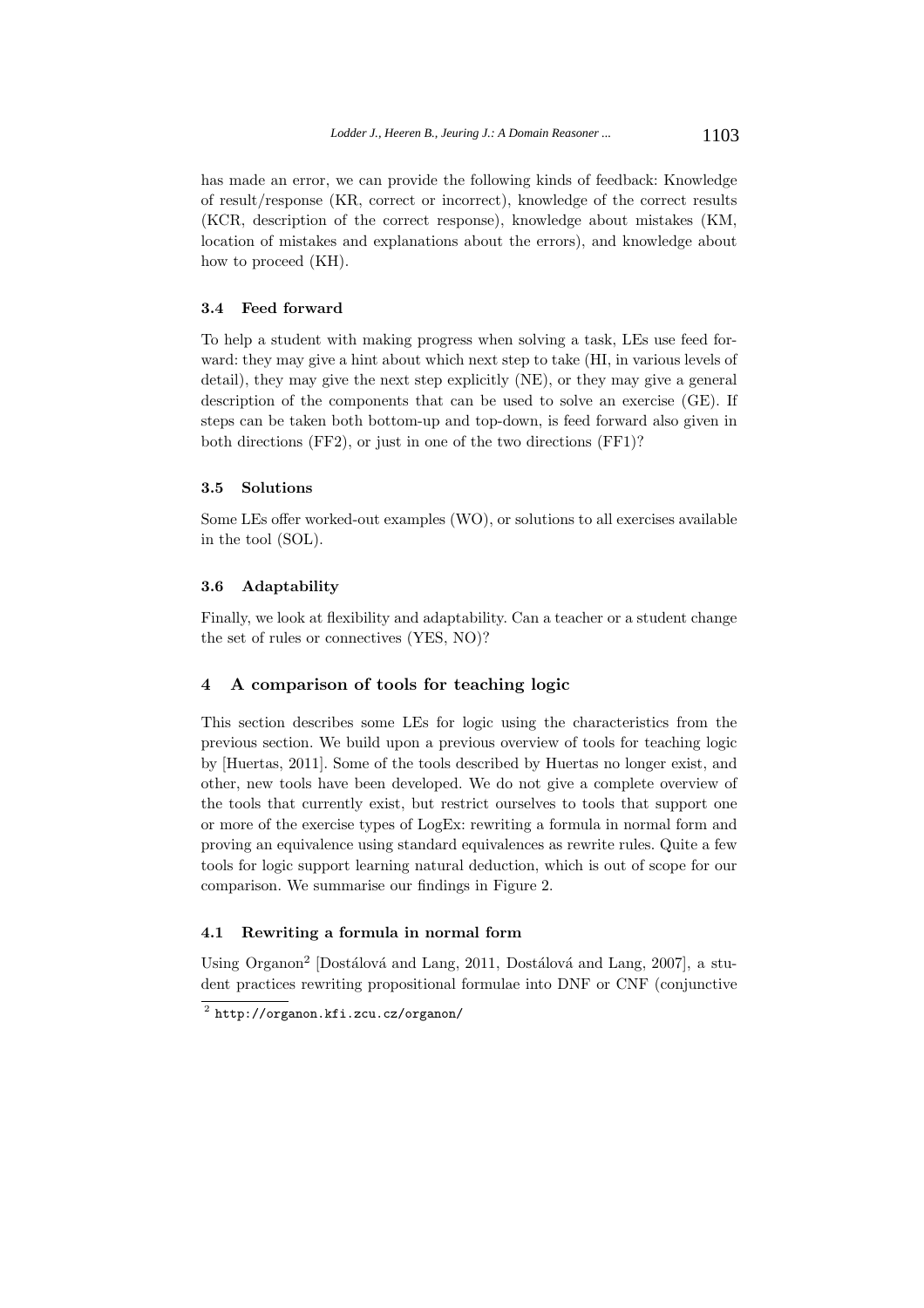|                             |                           | outer loop                                                                                                                                                                                                                             |              | interactions    |              | feedback        |         | feed forward   |                    |
|-----------------------------|---------------------------|----------------------------------------------------------------------------------------------------------------------------------------------------------------------------------------------------------------------------------------|--------------|-----------------|--------------|-----------------|---------|----------------|--------------------|
| tool                        |                           | exercises                                                                                                                                                                                                                              | input        | direction       |              | syntax rule str | hint    | solution       | adaptation         |
| $\overline{\rm{Organon}}$   |                           |                                                                                                                                                                                                                                        | $\mathbb{E}$ | n.a.            | $\mathbb{E}$ | KR              | Ë       | $\overline{N}$ | $\sum_{i=1}^{n}$   |
|                             |                           | $\begin{tabular}{ll} {\small \bf type} & exercise \\ \hline \text{NF} & \text{RA} \\ \text{NF} & \text{RA, FI} \\ \text{NF} & \text{FA, US} \\ \text{EQ} & \text{FI, US} \\ \text{EQ, CO, FI, US} \\ \end{tabular}$                    | FO, RU n.a   |                 | KR           | KR KCR          |         |                | $_{\rm Z}^{\rm O}$ |
| FMA<br>Logicweb<br>SetSails |                           |                                                                                                                                                                                                                                        | RU           | n.a.            | KR           | KR<br>n.a.      |         |                | $_{\rm Z}^{\rm O}$ |
|                             |                           |                                                                                                                                                                                                                                        | RaF          | $\overline{2D}$ | <b>KCR</b>   | <b>KCR</b>      | $GEM**$ |                | YES                |
| Logic Cafe                  |                           |                                                                                                                                                                                                                                        | RaF          | $\Xi$           | Ř            | $_{\rm KCR}$ -  |         | GE, FF1 WO     | $_{\rm Z}^{\rm O}$ |
|                             | FOL equivalence $EG^{**}$ | $\overline{F}$                                                                                                                                                                                                                         | RaF          |                 |              | KM? -           |         |                | $_{\rm N}^{\rm O}$ |
|                             |                           | <b>Figure 2:</b> Comparison of logic tools and their characteristics                                                                                                                                                                   |              |                 |              |                 |         |                |                    |
|                             |                           |                                                                                                                                                                                                                                        |              |                 |              |                 |         |                |                    |
|                             |                           | Type MF: normal form; EQ: equivalence pro6s; $*$ : normal forms as part of a resolution proof; $**$ : equivalence proof in first order<br>Exercises US: user defined exercises; RA: randomly generalised exercises; F!: fixed set<br>I |              |                 |              |                 |         |                |                    |
|                             |                           |                                                                                                                                                                                                                                        |              |                 |              |                 |         |                |                    |
|                             |                           |                                                                                                                                                                                                                                        |              |                 |              |                 |         |                |                    |
|                             |                           |                                                                                                                                                                                                                                        |              |                 |              |                 |         |                |                    |
|                             |                           |                                                                                                                                                                                                                                        |              |                 |              |                 |         |                |                    |
|                             |                           |                                                                                                                                                                                                                                        |              |                 |              |                 |         |                |                    |
|                             |                           |                                                                                                                                                                                                                                        |              |                 |              |                 |         |                |                    |

# 1104 *Lodder J., Heeren B., Jeuring J.: A Domain Reasoner ...*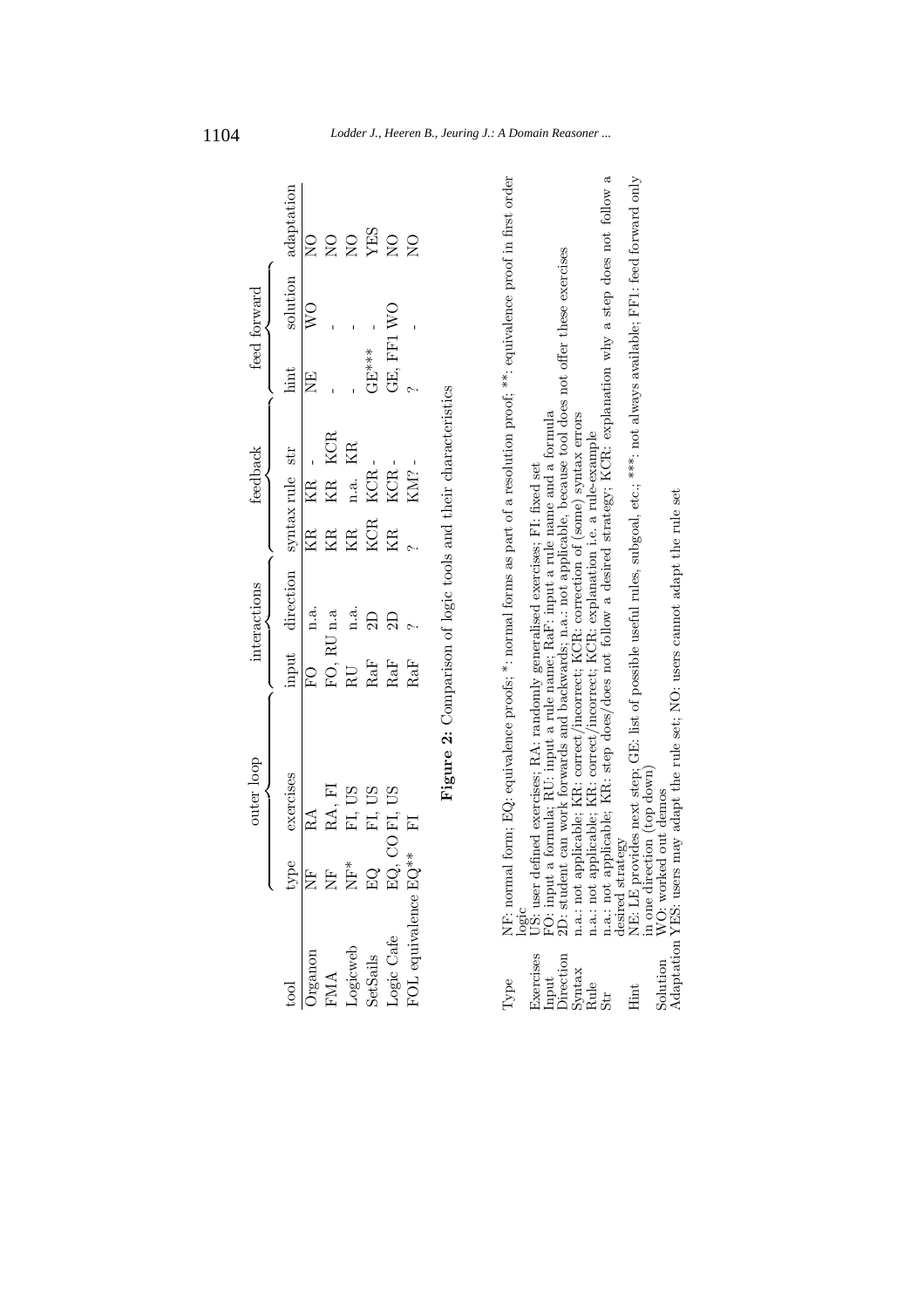normal form). It automatically generates exercises, based on a set of schemas. A student cannot indicate a rule she wants to apply when taking a step. If a rewritten formula is semantically equivalent Organon accepts it, even if the student probably made a mistake, as in (2). When a student enters a syntactically erroneous or non-equivalent formula, Organon gives a KR error message. In training mode, a student can ask for a next step. The steps performed by Organon are at a rather high level: it removes several implications in a single step, or combines DeMorgan with double negation. A student can ask for a demo, in which case Organon constructs a DNF stepwise.

FMA contains exercises on rewriting propositional formulae to complete normal form: a DNF or CNF where each conjunct respectively disjunct contains all the occurring variables, possibly negated. [Prank, 2014]. A student highlights the subformula she wants to change. In input mode, she enters the changed subformula. The tool checks the syntax, and provides syntax error messages if necessary. In rule mode, a student chooses a rule, and FMA applies this rule to a subformula, or it gives an error message if it cannot apply it. In 2013, an analyser was added to FMA. The analyser analyses a complete solution, and provides error messages on steps where a student solution diverges from a solution obtained from a predefined strategy. For example, the analyser might give the feedback: "Distributivity used too early".

Logicweb<sup>3</sup> is a tool for practicing resolution (and semantic trees), and strictly spoken not a tool for rewriting a formula into normal form. However, to solve an exercise, a student starts with rewriting the given formulae in clausal form (conjunctive normal form), using standard equivalences. Logicweb is an example of a tool where rewriting is performed automatically. At each step, the student selects a formula and the tool offers a list of (some of the) applicable rules. The student selects a rule, and the tool applies it. Thus a student can focus on the strategy to solve an exercise. The only mistake a student can make is choosing a rule that does not bring the student closer to a solution. Rules can only be applied in one direction, hence the only possible 'wrong' rule is distribution of and over or, since that rule can bring a student further from a clausal form. If a student chooses to distribute and over or, the tool can tell the student that this is not the correct rule to apply at this point in the exercise. The tool contains a fixed set of exercises, but user-defined exercises are also possible. In the latter case the tool reports syntactic errors.

#### **4.2 Proving equivalences**

SetSails<sup>4</sup> [Zimmermann and Herding, 2010, Herding et al., 2010] offers two kinds of exercises: prove that two set-algebra expressions denote the same set, or prove

 $^3$ http://ima.udg.edu/~humet/logicweb  $^4$  http://sail-m.de/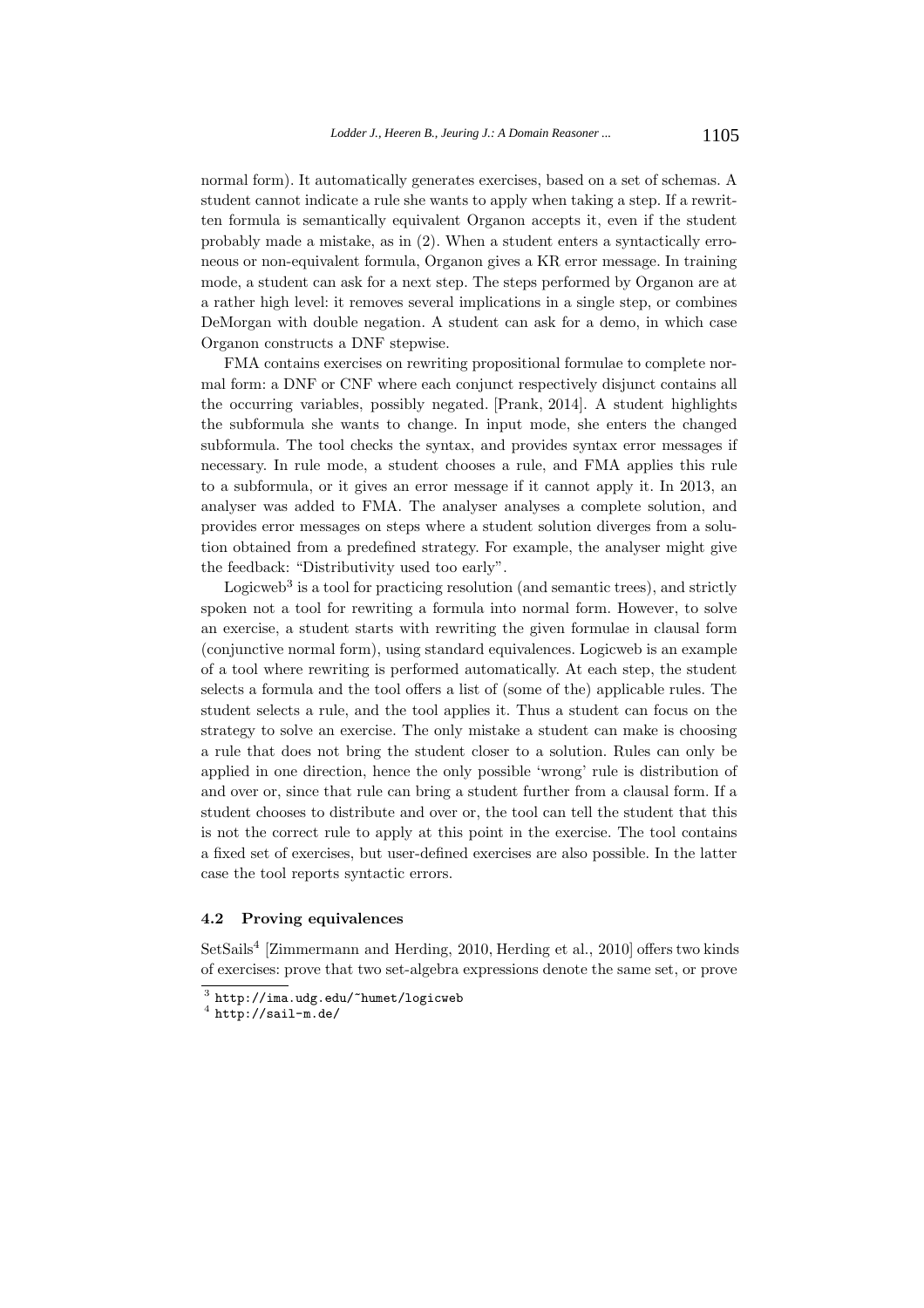that two propositional logic formulae are equivalent. We only look at the last kind of exercises. SetSails contains a (small) set of predefined exercises, but a user can also enter an exercise.

SetSails provides immediate feedback on the syntax of a formula and automatically adds parentheses if a formula is ambiguous. In each step a student chooses a rule, and the system suggests possible applications of this rule, from which the student picks one. However, some of these alternatives are deliberately wrong: in some cases another rule is applied, or the suggested formula contains a common mistake. Choosing an alternative is thus a kind of multiple choice exercise. A student can also enter a formula, in case it is missing in the list of suggested formulae. Further feedback, such as corrections on the applied rules and hints, is given when a student asks the system to check a proof, which can be done at each step. The system recognises if a new formula is equivalent to the old one, but cannot be obtained by rewriting with a particular rule, and also recognises when the rule name does not correspond to the rule used. Although the alternative rewritings offered by the LE seem to be generated by some buggy rules, these are not mentioned when a student chooses a wrong alternative. The hints mention the rules possibly needed, but not how to apply them, and the list of the rules needed is not complete. The system does not provide next steps or complete solutions. After entering an exercise, a user chooses rules from a predefined set or adds new rules that can be used in a derivation. This makes it possible to adapt the rule set, or to use previous proofs as lemmas in new proofs. However, the tool does not guarantee that an exercise can be solved with the set of rules provided by a user. A user might have forgotten to include some essential rules from the rule set. A student can work both forwards and backwards, but the tool does not give advice about these directions.

Logic Cafe<sup>5</sup> contains exercises covering most of the material of an introductory logic course. The part on natural deduction contains some exercises in which a student has to rewrite a formula by using standard equivalences. If a student makes a mistake in a step, it is not accepted. In some cases Logic Cafe gives global feedback about a reason, for example that a justification should start with the number of the line on which the rule is applied, or that a justification contains an incorrect rule name. When a student asks for a hint, she gets a list of rules she has to apply. This kind of feed forward is only available for predefined exercises. A student can enter her own exercise. The LE contains some small animations that illustrate the construction of a proof, and some example derivations in which the LE tells a student exactly what to do at each step.

In the FOL equivalence system [Grivokostopoulou et al., 2013], a student practices with proving the equivalence between formulae in first order logic. We describe the tool here because it uses a standard set of rewriting rules for

<sup>5</sup> http://thelogiccafe.net/PLI/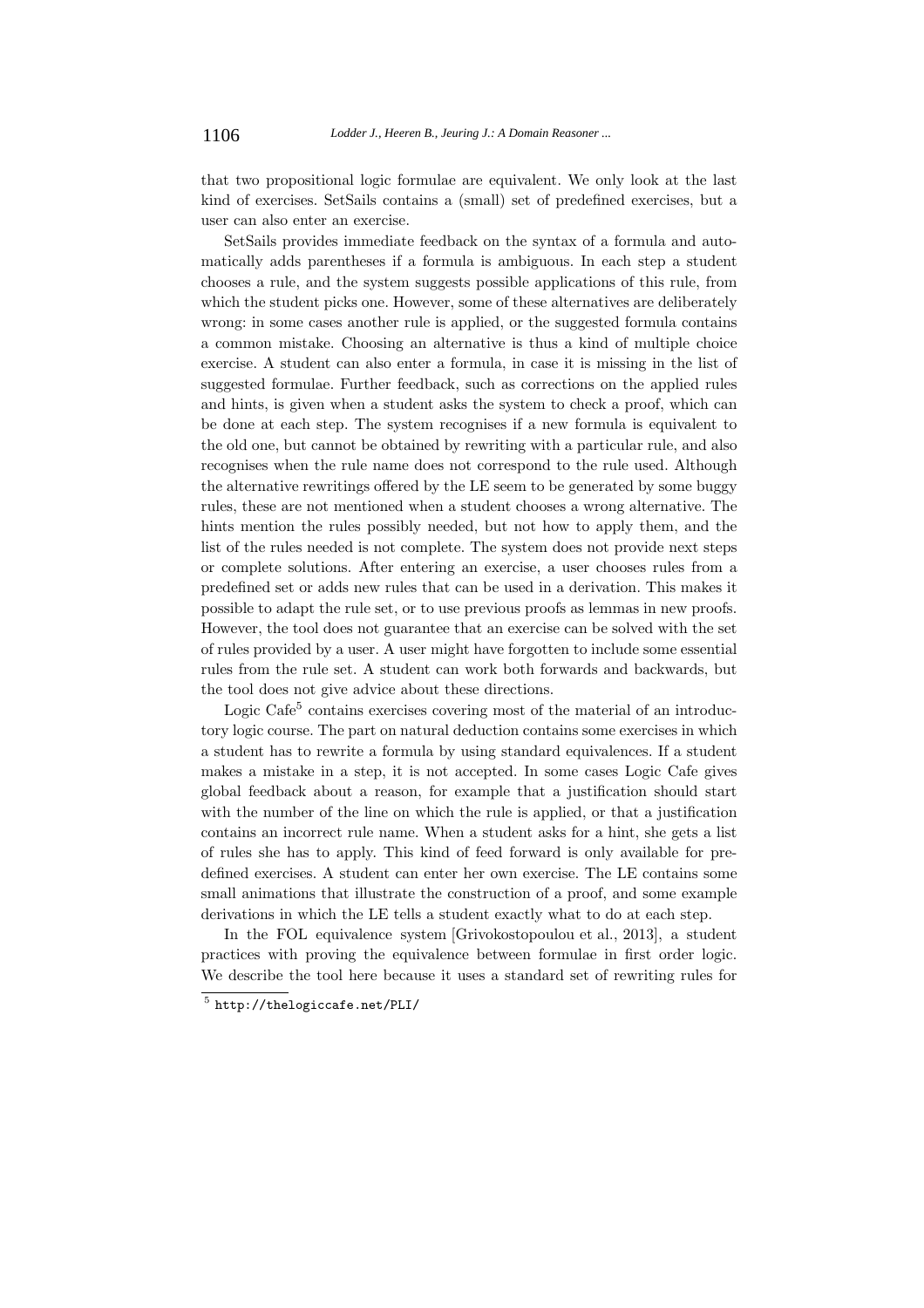the propositional part of the proof. A student selects an exercise from a predefined set of exercises. To enter a step she first selects a rule, and then enters the formula obtained by applying the rule. The system checks this step, and gives a series of messages in case of a mistake. The first message signals a mistake. Successive messages are more specific and give information about the mistake and how to correct it. As far as we could determine, the system does not give a hint or a next step if a student does not select a rule, and does not provide complete solutions. It is not clear whether a student can work forwards, backwards, or both.

#### **4.3 A comparison**

We compare the above tools by means of the aspects described at the beginning of this section.

The kind and content of the feedback varies a lot, partly depending on the way a student works in the tool. Feedback on the rule-level consists of mentioning that a rule name is incorrect, or that a mistake has been made. SetSails gives a general form of the correct rule to be applied. FOL equivalence is the only tool that gives error-specific feedback. None of the other tools report common mistakes (KM). Logicweb gives feedback on the strategic level when a student uses a wrong distribution rule, and FMA indicates where a student solution diverges from a solution obtained from a predefined strategy.

Feed forward varies a lot between the different tools too. There is some correlation between the type of exercise and the kind of feed forward. For the 'easy' exercises (rewriting into normal form), tools do provide feed forward, such as complete solutions to exercises as given by Organon. For the other tools, feed forward is more restricted, and mainly consists of general observations about the rules you might need to solve the problem.

SetSails and Logic Cafe offer the possibility to prove equivalences while working in two directions. However, these tools do not offer hints on whether to perform a forward or a backward step, and it is not possible to receive a next backward step.

In SetSails a user can define her own set of rules. However, it does not adapt the feed forward to this user set.

In conclusion, there already are a number of useful LEs for propositional logic, but there remains a wish-list of features that are not, or only partially, supported in these LEs. The main feature missing in almost all tools is feed forward: only the LEs for practicing normal forms offer next steps or complete solutions in any situation. Tools on proving equivalences do not provide feed forward, or provide feed forward only in a limited number of situations. This might be caused by the fact that the decision procedures for solving these kinds of exercises are not very efficient or smart. A good LE provides feed forward not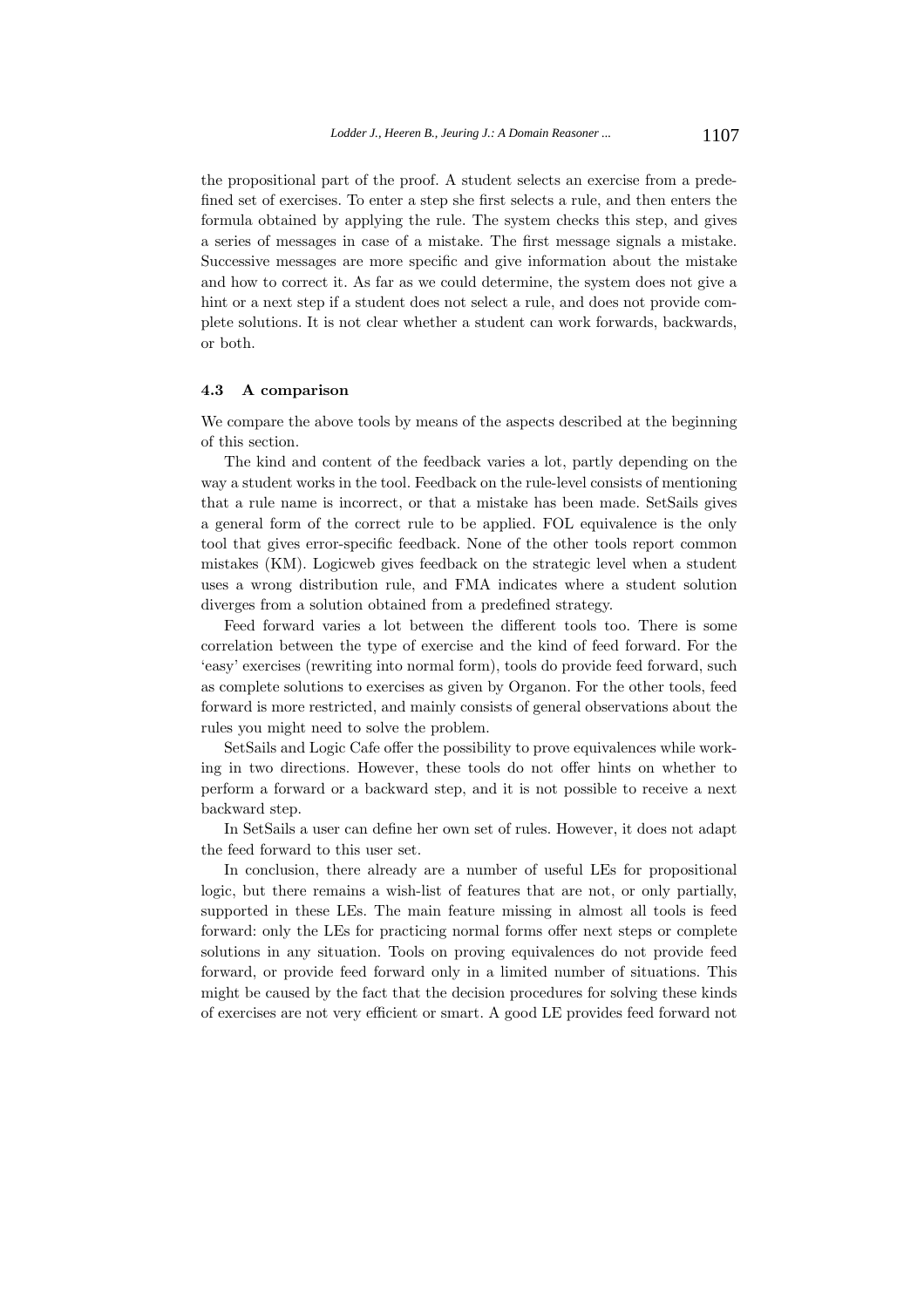only for a standard way to solve an exercise, but also for alternative ways. It also supports a student that uses both forward and backward steps in her proof.

The feedback provided in LEs for propositional logic is also rather limited. A good LE should, for example, have the possibility to point out common mistakes (KM).

We hypothesise that the number of tools for propositional logic is relatively high because different teachers use different logical systems with different rule sets. An LE that is easily adaptable, with respect to notation, rule sets, and possibly strategies for solving exercises, might fulfil the needs of more teachers.

#### **5 Feedback services**

The architecture of an intelligent tutoring system (ITS) is described by means of four components [Nwana, 1990]: the expert knowledge module, the student model module, the tutoring module, and the user interface module. The expert knowledge module is responsible for 'reasoning about the problem', i.e., for managing the domain knowledge and calculating feedback and feed forward. Typically, this component also includes a collection of exercises, and knowledge about the class of exercises that can be solved. Following Goguadze, we use the term domain reasoner for this component [Goguadze, 2011]. We discuss how to construct a domain reasoner for propositional logic that has all characteristics introduced in Section 3.

A domain reasoner provides feedback services to an LE. We use a client-server style in which an LE uses stateless feedback services of the domain reasoner by sending JSON or XML requests over HTTP [Heeren and Jeuring, 2014]. We identify three categories of feedback services: services for the outer loop, services for the inner loop, and services that provide meta-information about the domain reasoner or about a specific domain, such as the list of rules used in a domain. The feedback services are domain independent, and are used for many domains, including rewriting to DNF or CNF and proving two formulae equivalent.

#### **5.1 Services for the outer loop**

The feedback services supporting the outer loop are:

- give a list of predefined examples of a certain difficulty
- generate a new (random) exercise of a specified difficulty
- create a new user-defined exercise

We have defined a random formula generator that is used for the DNF and CNF exercises, but we do not generate random pairs for equivalence proofs (or consequences).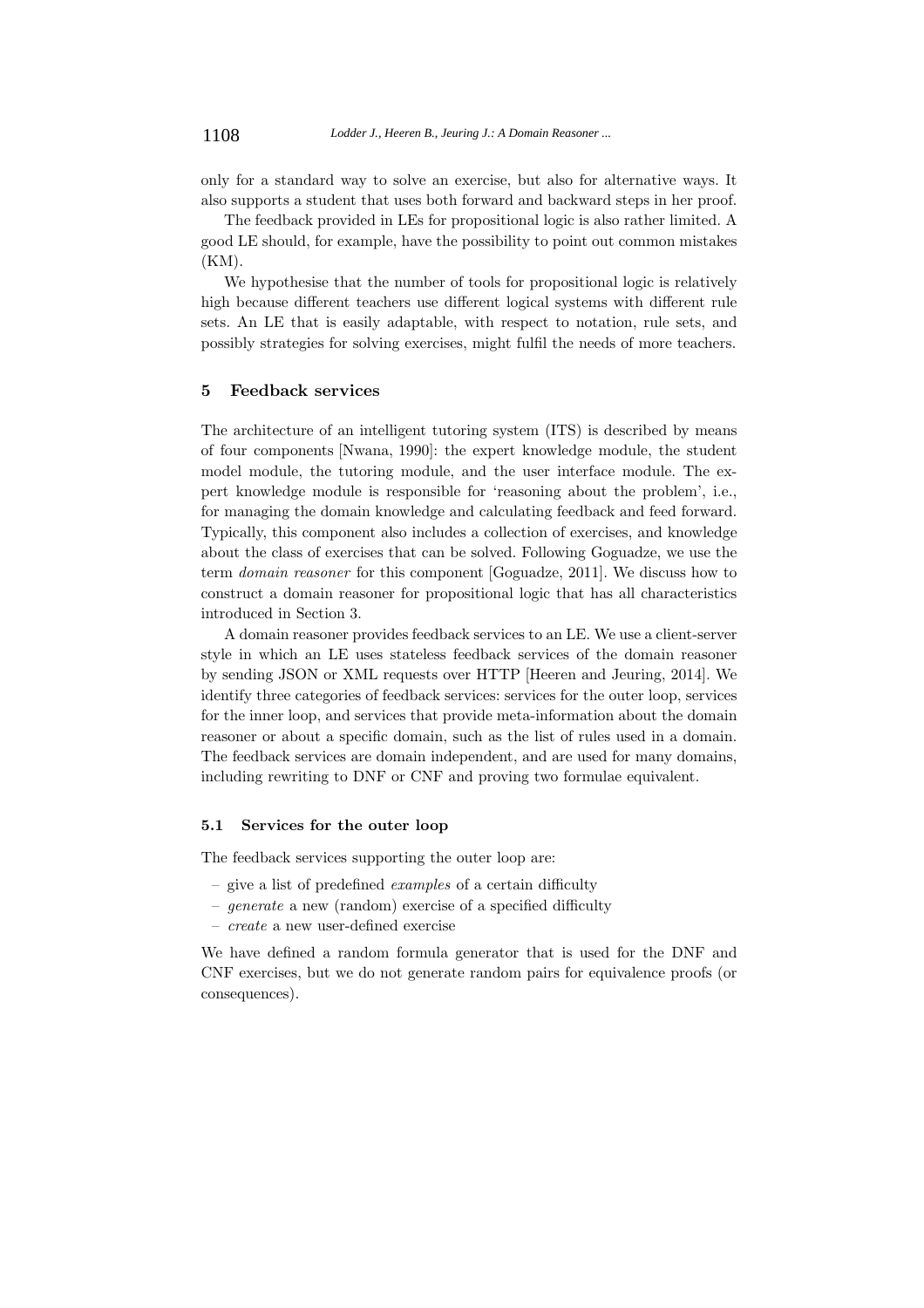#### **5.2 Services for the inner loop**

There are two fundamental feedback services for the inner loop. The *diagnose* service generates feedback. It analyses a student step and detects various types of mistakes, such as syntactical mistakes, common misconceptions, strategic errors, etc. The allfirsts service calculates feed forward, in the form of a list of all possible next steps based on a (possibly non-deterministic) strategy.

To provide feedback services for a class of exercises in a particular domain, we need to specify [Heeren and Jeuring, 2014]:

- The rules (laws) for rewriting and common misconceptions (buggy rules). In Section 5.5 we present rules for propositional logic.
- $A$  rewrite strategy that specifies how an exercise can be solved stepwise by applying rules. Section 6 defines strategies for the logic domain.
- Two relations on terms: semantic equivalence of logical propositions compares truth tables of formulae, whereas syntactic similarity compares the structure of two formulae modulo associativity of conjunction and disjunction. These relations are used for diagnosing intermediate solutions.
- $-$  Two predicates on terms. The predicate *suitable* identifies which terms can be solved by the strategy of the exercise class. The predicate finished checks if a term is in a solved form (accepted as a final solution): for instance, we check that a proposition is in some normal form, or that an equivalence proof is completed.

Explicitly representing rules and rewrite strategies improves adaptability and reuse of these components. We come back to the issue of adaptability in Section 6.2.

#### **5.3 Alternative approaches**

There are different ways to specify feedback or feed forward for logic exercises. Defining feedback separately for every exercise is very laborious, especially since solutions are often not unique. In this approach it is hard to also provide feedback or hints when a student deviates from the intended solution paths. One way to overcome this is to use a database with example solutions [Aleven et al., 2009]; an implementation of this idea for a logic tutor is described by Stamper. In this tutor, Deep Thought, complete solutions and intermediate steps are automatically derived using data mining techniques based on Markov decision processes. These solutions and steps are then hard coded. In this way, Deep Thought [Stamper et al., 2011] can provide a hint in 80% of the cases. Another advantage of using example solutions over using solution strategies, is that it is not always clear how to define such a strategy.

The use of example solutions also has some disadvantages. In our experience with Deep Thought, if a solution diverges from a 'standard' solution, there are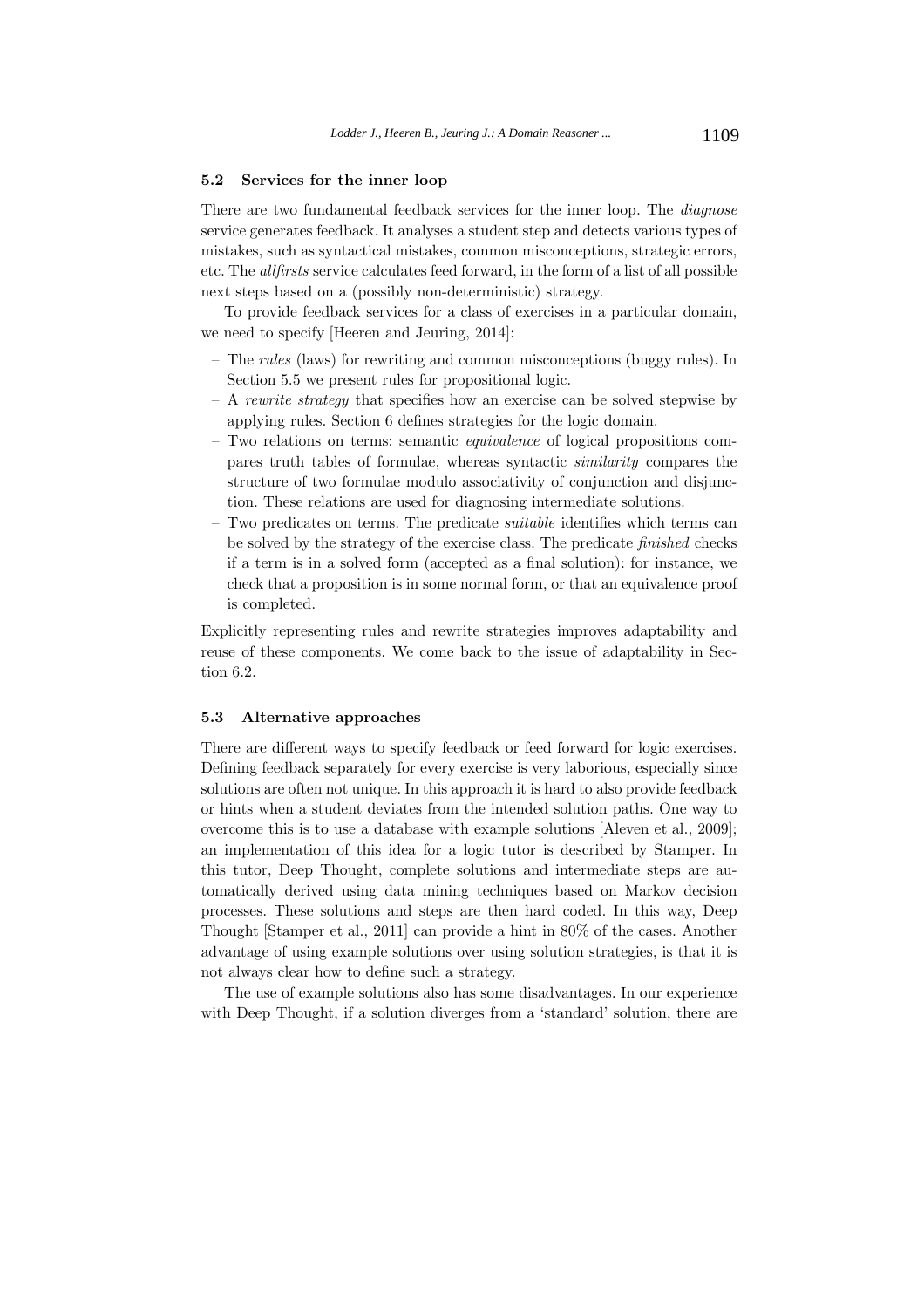often no hints available. Furthermore, the system can only solve exercises that are similar to the exercises in the database.

#### **5.4 The use of services in the LogEx learning environment**

We have developed a domain reasoner for logic, which is used in the LogEx learning environment<sup>6</sup>. In this section we describe how  $LogEx$  deals with the characteristics given in Figure 2. LogEx presents exercises on rewriting a formula into normal form and on proving equivalences. We use all three kinds of exercise creation: users can enter their own exercises, LogEx generates random exercises for normal form exercises, and LogEx contains a fixed set of exercises for proving equivalence.

A student enters formulae. When proving equivalences a student also has to provide a rule name. In the exercises about rewriting to normal form this is optional. Equivalence exercises can be solved by taking a step bottom-up or top-down.

Most of the feedback on syntax is of the KR type: only if parentheses are missing LogEx gives KCR feedback. LogEx provides KM feedback on the level of rules. It not only notes that a mistake is made, but also points out common mistakes, and mentions mistakes in the use of a rule name. LogEx does not support strategic feedback. LogEx accepts any correct application of a rule, even if the step is not recognised by the corresponding strategy. In such a case the domain reasoner restarts the strategy recogniser from the point the student has reached. Thus, LogEx can give hints even if a student diverges from the strategy.

LogEx gives feed forward in the form of hints on different levels: which formula has to be rewritten (in case of an equivalence proof), which rule should be applied, and a complete next step. Feed forward is given for both forward and backward proving, and even recommends a direction. LogEx also provides complete solutions.

LogEx does not offer the possibility to adapt the rule set. In Section 6.2 we will sketch an approach to supporting adaptation.

# **5.5 Rules**

All LEs for propositional logic use a particular set of logical rules to prove that two formulae are equivalent, or to derive a normal form. There are small differences between the sets used. The rule set we use is taken from the discrete math course of the Open University of the Netherlands [v.d. Vrie et al., 2009] (Fig. 3).

 $^6$  http://ideas.cs.uu.nl/logex/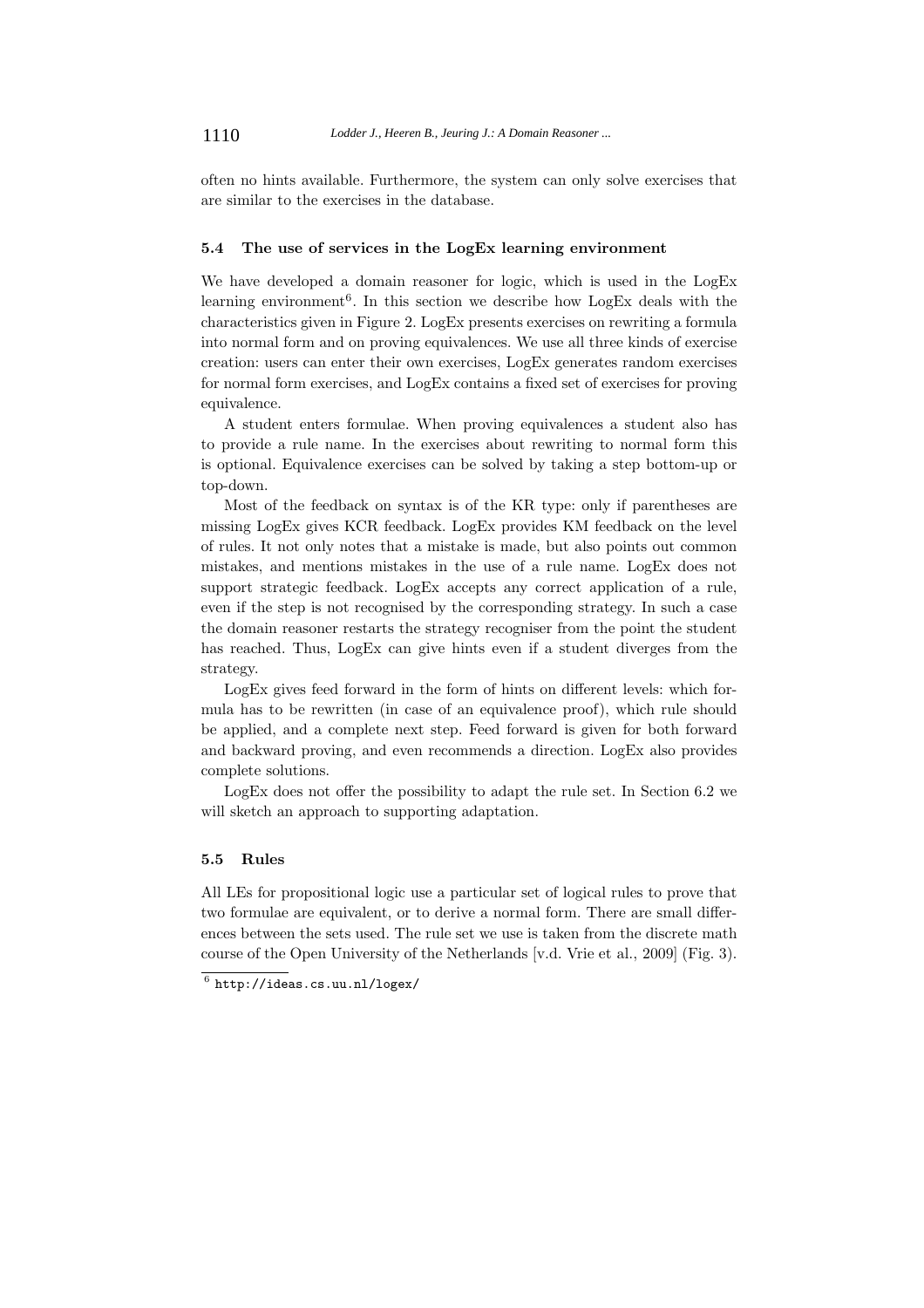| COMMOR:<br>COMMAND:<br>DISTROR:<br>DISTRAND: | $\phi \vee \psi \Leftrightarrow \psi \vee \phi$<br>$\phi \wedge \psi \Leftrightarrow \psi \wedge \phi$<br>$\phi \vee (\psi \wedge \chi) \Leftrightarrow (\phi \vee \psi) \wedge (\phi \vee \chi)$<br>$\phi \land (\psi \lor \chi) \Leftrightarrow (\phi \land \psi) \lor (\phi \land \chi)$ | COMPLOR: $\phi \lor \neg \phi \Leftrightarrow T$<br>COMPLAND: $\phi \land \neg \phi \Leftrightarrow F$<br>DOUBLENEG: $\neg\neg \phi \Leftrightarrow \phi$<br>NOTTRUE: | $\neg T \Leftrightarrow F$           |
|----------------------------------------------|---------------------------------------------------------------------------------------------------------------------------------------------------------------------------------------------------------------------------------------------------------------------------------------------|-----------------------------------------------------------------------------------------------------------------------------------------------------------------------|--------------------------------------|
| ABSORPOR:                                    | $\phi \vee (\phi \wedge \psi) \Leftrightarrow \phi$                                                                                                                                                                                                                                         | NOTFALSE:                                                                                                                                                             | $\neg F \Leftrightarrow T$           |
| ABSORPAND:                                   | $\phi \wedge (\phi \vee \psi) \Leftrightarrow \phi$                                                                                                                                                                                                                                         | TRUEOR:                                                                                                                                                               | $\phi \vee T \Leftrightarrow T$      |
| IDEMPOR:                                     | $\phi \vee \phi \Leftrightarrow \phi$                                                                                                                                                                                                                                                       | FALSEOR:                                                                                                                                                              | $\phi \vee F \Leftrightarrow \phi$   |
| IDEMPAND:                                    | $\phi \land \phi \Leftrightarrow \phi$                                                                                                                                                                                                                                                      | TRUEAND:                                                                                                                                                              | $\phi \wedge T \Leftrightarrow \phi$ |
| DEFEQUIV:<br>DEFIMPL:                        | $\phi \leftrightarrow \psi \Leftrightarrow (\phi \land \psi) \lor (\neg \phi \land \neg \psi)$<br>$\phi \rightarrow \psi \Leftrightarrow \neg \phi \vee \psi$                                                                                                                               | FALSEAND:                                                                                                                                                             | $\phi \wedge F \Leftrightarrow F$    |
|                                              | DEMORGANOR: $\neg(\phi \lor \psi) \Leftrightarrow \neg \phi \land \neg \psi$<br>DEMORGANAND: $\neg(\phi \land \psi) \Leftrightarrow \neg \phi \lor \neg \psi$                                                                                                                               |                                                                                                                                                                       |                                      |

**Figure 3:** Rules for propositional logic

Variants can be found in other textbooks. For example, Burris defines equivalence in terms of implication [Burris, 1998], and Huth leaves out complement and true-false rules [Huth and Ryan, 2004].

Sometimes derivations get long when strictly adhering to a particular rule set. For this reason we implicitly allow associativity in our solution strategies, so that associativity does not need to be mentioned when it is applied together with another rule. This makes formulae easier to read, and reduces the possibility of syntax errors. Commutativity has to be applied explicitly; but we offer all commutative variants of the complement rules, the false and true rules, and absorption (Fig. 3). For example, rewriting  $(q \wedge p) \vee p$  into p is accepted as an application of AbsorpOr. Also a variant of the distribution rule is accepted: students may rewrite  $(p \wedge q) \vee r$  in  $(p \vee r) \wedge (q \vee r)$  using Distribution and the same holds for DISTRAND.

In our services we use generalised variants of the above rules. For example, generalised distribution distributes a subterm over a conjunct or disjunct of n different subterms, and we recognise a rewrite of  $\neg (p \lor q \lor r \lor s)$  into  $\neg p \land \neg (q \lor r) \land \neg s$  as an application of a generalised DeMorgan rule. These generalised rules are more or less implied by allowing implicit associativity.

Buggy rules describe common mistakes. An example of a buggy rule is given in the introduction of this paper, where a student makes a mistake in applying DeMorgan and rewrites  $\neg(p \lor q) \lor (\neg\neg p \land \neg q) \lor \neg q$  into  $(\neg p \lor \neg q) \lor (\neg\neg p \land \neg q)$  $\neg q$ )  $\vee \neg q$ . This step is explained by the buggy rule  $\neg (\phi \vee \psi) \nleftrightarrow \neg \phi \vee \neg \psi$ ; a common mistake in applying DeMorgan. In case of a mistake, our diagnose service tries to recognise if the step made by the student matches a buggy rule. The set of (almost 100) buggy rules we use is based on the experience of teachers, and includes rules obtained from analysing the log files of the diagnose service.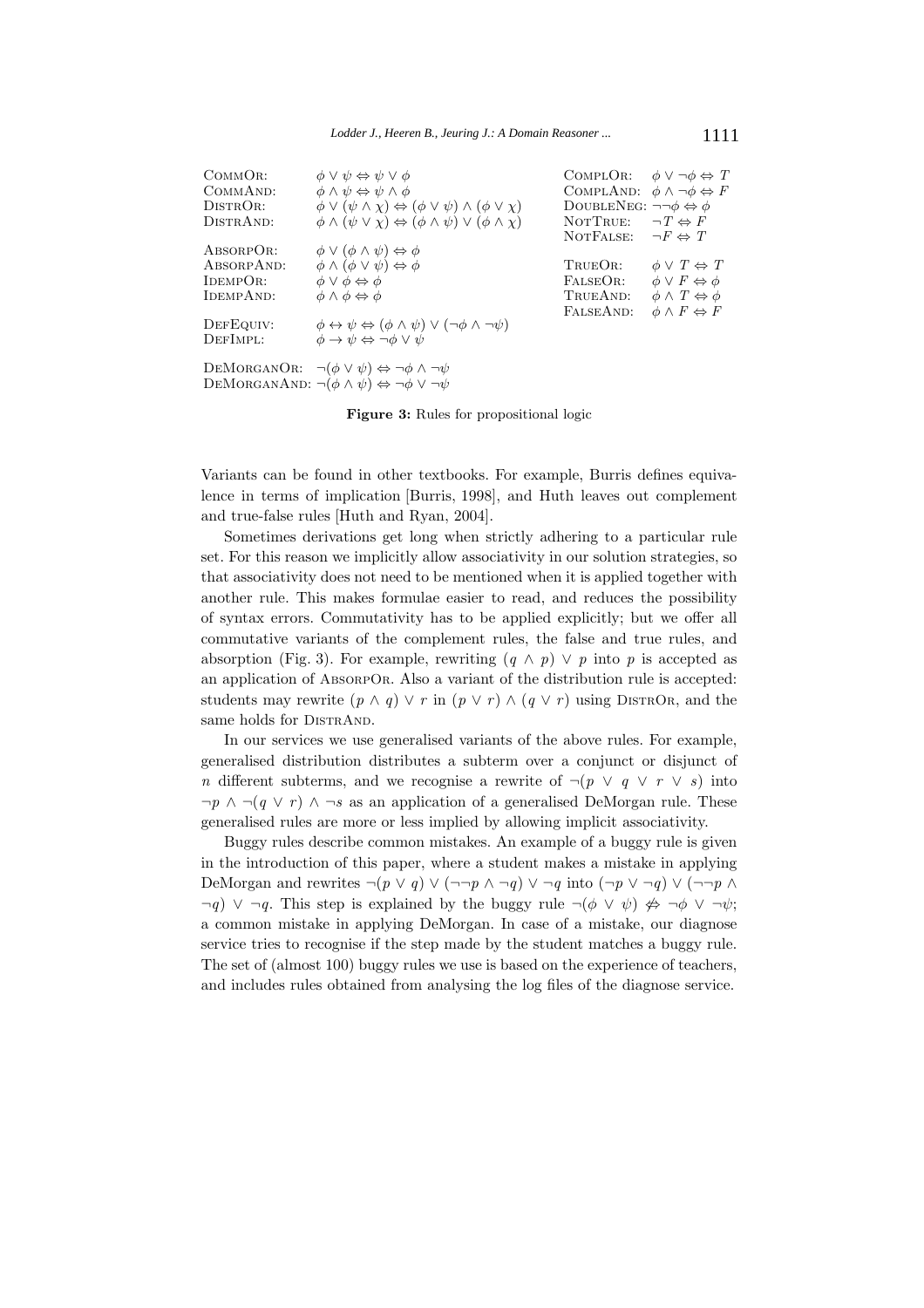#### **5.6 A strategy language**

Although some textbooks give strict procedures for converting a formula into normal form [Huth and Ryan, 2004], most books only give a general description [v.d. Vrie et al., 2009, Burris, 1998], such as: first remove equivalences and implications, then push negations inside the formula using DeMorgan and double negation, and finally distribute and over or (DNF), or or over and (CNF). In general, textbooks do not describe procedures for proving equivalences, and these procedures do not seem to belong to the learning goals. We hypothesise that the text books present these exercises and examples to make a student practice with the use of standard equivalences [Dalen, 2004, Ben-Ari, 2012]. Since we want to provide both feedback and feed forward, we need solution strategies for our exercises.

We use *rewriting strategies* to describe procedures for solving exercises in propositional logic, to generate complete solutions and hints, and to give feedback. To describe these rewriting strategies we use the strategy language developed by Heeren et al. [Heeren et al., 2010]. This language is used to describe strategies in a broad range of domains. The meaning of the word 'strategy' here slightly deviates from its usual meaning. A rewriting strategy is any combination of steps, which could be used to solve a procedural problem, but which can also be a more or less random combination of steps. We recapitulate the main components of this language, and extend it with a new operator. The logical rules (standard equivalences) that a student can apply when rewriting a formula in normal form or proving the equivalence of two formulae are described by means of rewriting rules. These rules are the basic steps of a rewriting strategy, and in the (inductive) definition of the language, they are considered rewriting strategies by themselves. We use combinators to combine two rewriting strategies, so a rewriting strategy is a logical rule  $r$ , or, if  $s$  and  $t$  are rewriting strategies then:

- $s\lll t$  is the rewriting strategy that consists of  $s$  followed by  $t$
- $s \leq t$  is the rewriting strategy that offers a choice between s and t
- $s$  >  $\ge$  t is the rewriting strategy that offers a choice, but prefers s
- $s \triangleright t$  is a left-biased choice: t is only used if s is not applicable
- repeat s repeats the rewriting strategy s as long as it is applicable

We offer several choice operators. The preference operator is new, and has been added because we want to give hints about the preferred next step, but allow a student to take a step that is not the preferred step. For example, consider the formula  $(p \vee s) \wedge (q \vee r) \wedge (u \vee v)$ . To bring this formula into DNF we apply distribution. We can apply distribution top-down (to the first conjunct in  $(p \vee s) \wedge ((q \vee r) \wedge (u \vee v)))$  or bottom-up (to the second conjunct). A diagnosis should accept both steps, but a hint should advise to apply distribution bottom-up, because this leads to a shorter derivation. We implement this using the preference operator.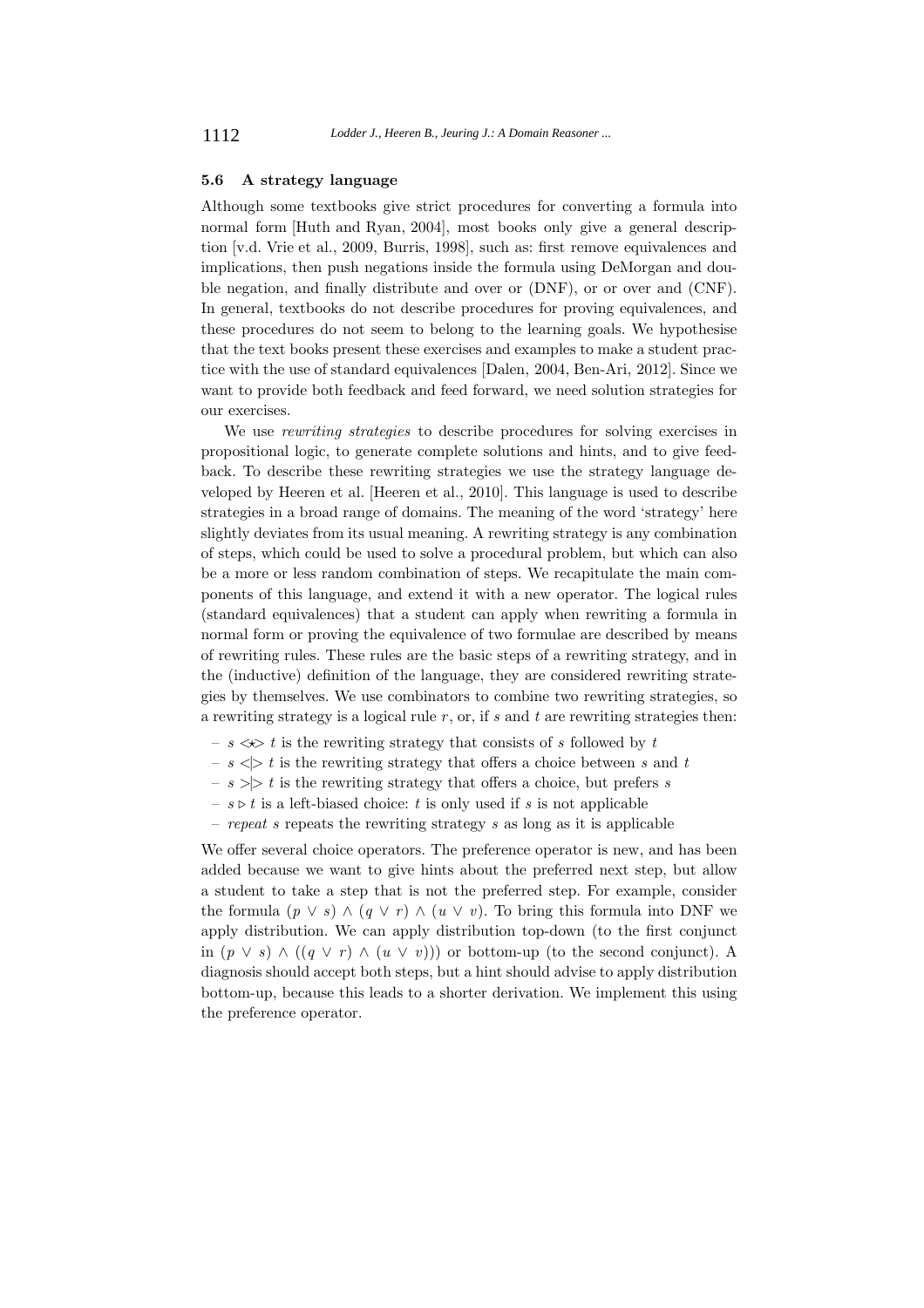# **6 Strategies for propositional logic exercises**

This section gives rewriting strategies for rewriting a logic formula to normal form and for proving the equivalence of two logical formulae. Furthermore, we show how a rewriting strategy can be adapted in various ways.

#### **6.1 A strategy for rewriting a formula to DNF**

There are several strategies for rewriting a formula to DNF. A first strategy allows students to apply any rule from a given set of rules to a formula, until it is in DNF. Thus a student can take any step and find her own solution, but worked-out solutions produced by this strategy may be unnecessarily long, and the hints it provides will not be very useful. A second strategy requires a student to follow a completely mechanic procedure, such as: first remove implications and equivalences, then bring all negations in front of atomic formulae by applying the DeMorgan rules and removing double negations, and conclude with the distribution of conjunctions over disjunctions. This strategy teaches a student a method that always succeeds in solving an exercise, but it does not help to get strategic insight. This strategy also does not always produce a shortest solution. The problem of finding a shortest derivation transforming a formula into DNF is decidable, and we could define a third strategy that only accepts a shortest derivation of a formula in DNF. There are several disadvantages to this approach. First, it requires a separate solution strategy for every exercise. If a teacher can input an exercise, this implies that we need to dynamically generate, store, and use a strategy in the back-end. This might be computationally very expensive. Another disadvantage is that although such a strategy produces a shortest derivation, it might confuse a student, since the strategy might be too specialised for a particular case. For example, to rewrite a formula into DNF, it is in general a good idea to remove implications and apply DeMorgan before applying distribution. However, in the formula  $\neg(q \lor (p \rightarrow q)) \land (p \rightarrow (p \rightarrow q))$ a derivation that postpones rewriting the implication  $p \rightarrow q$  and starts with applying DeMorgan and distribution takes fewer steps than a derivation that starts with removing the three implications. If a strategy gives the hint to apply DeMorgan, a student might not understand why this hint is given. We think that a strategy does not always have to produce a shortest derivation. This implies that there might be situations in which a student can construct a solution with fewer steps than the strategy. As long as an LE accepts such a solution, this need not be a problem.

We choose to develop a variant of the second strategy: a strategy based on a mechanical procedure that allows a student to deviate from the procedure, and which uses heuristics to implement strategic insights. This strategy offers a student a basis to start from when she works on an exercise, but also stimulates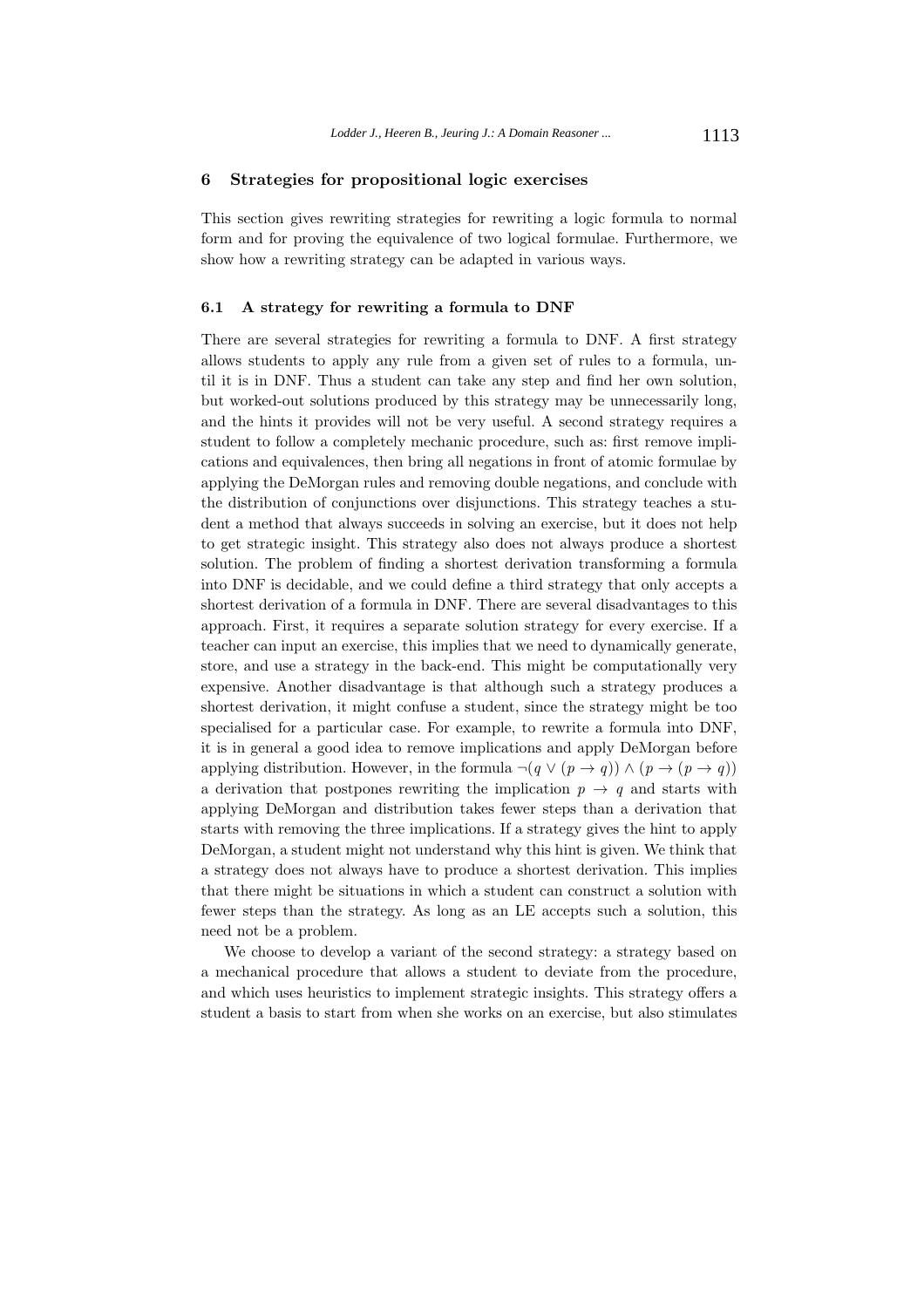finding strategically useful steps that lead to shorter derivations. These steps include steps that at first sight seem to complicate formulae, but offer possibilities for simplification later on [Schoenfeld, 1987]. Our strategy, based on the strategy described in the Open University textbook [v.d. Vrie et al., 2009], prescribes an order in which substrategies are applied. For example, simplifying a formula has highest priority while distributing and over or has lowest priority. However, when a formula is a disjunct, both disjuncts can be rewritten separately, in any order. For example, a student might solve the exercise  $(\neg\neg p \land (q \lor r)) \lor (p \rightarrow \neg\neg q)$ by first rewriting the first disjunct, reducing it to DNF in two steps:

$$
(\neg\neg p \land (q \lor r)) \lor (p \to \neg\neg q) \Leftrightarrow
$$
  
\n
$$
(p \land (q \lor r)) \lor (p \to \neg\neg q) \Leftrightarrow
$$
  
\n
$$
(p \land q) \lor (p \land r) \lor (p \to \neg\neg q)
$$

If a strategy requires to remove double negations before applying distribution, this last step is not allowed, because the right-hand disjunct should be rewritten first. On the other hand, applying distribution before removing double negations leads to duplicating the subformula  $\neg\neg p$ . For such a situation we introduce the combinator  $somewhereOr s$ : check whether a formula is a disjunction and apply s to one of the disjuncts, otherwise apply s to the complete formula.

If a formula is a disjunction, we can rewrite it to DNF by rewriting the disjuncts separately. However, sometimes it is possible to apply a simplification rule on multiple disjuncts. For example,

$$
(\neg\neg p \land (q \lor r)) \lor (p \to \neg\neg q) \lor \neg (p \to \neg\neg q)
$$

is best rewritten by using the complement rule on the last two disjuncts. For such cases we introduce a set of disjunction simplification rules that we try to apply at top-level: FalseOr, TrueOr, IdempOr, AbsorpOr, and ComplOr. The substrategy *orRulesS*, the definition of which is omitted, applies one of these rules, if possible.

When applying the  $orRulesS$  substrategy is no longer possible, the rewriting strategy for DNF continues with rewriting a formula into negation normal form (NNF). A formula in negation normal form does not contain implications or equivalences, and all negations occur in front of an atom. To obtain an NNF we introduce three substrategies:

- simplify Step: simplify by applying  $orRulesS$ , or the dual strategy and RulesS, or one of the three rules DoubleNeg, NotFalse, or NotTrue
- $eliminateImplEquivS$ : remove implications by applying DEFIMPL or equivalences by applying DEFEQUIV
- $-$  deMorganS: use DEMORGANOR or DEMORGANAND to move negations down

The rewriting strategy  $nnfStep$  combines these three substrategies: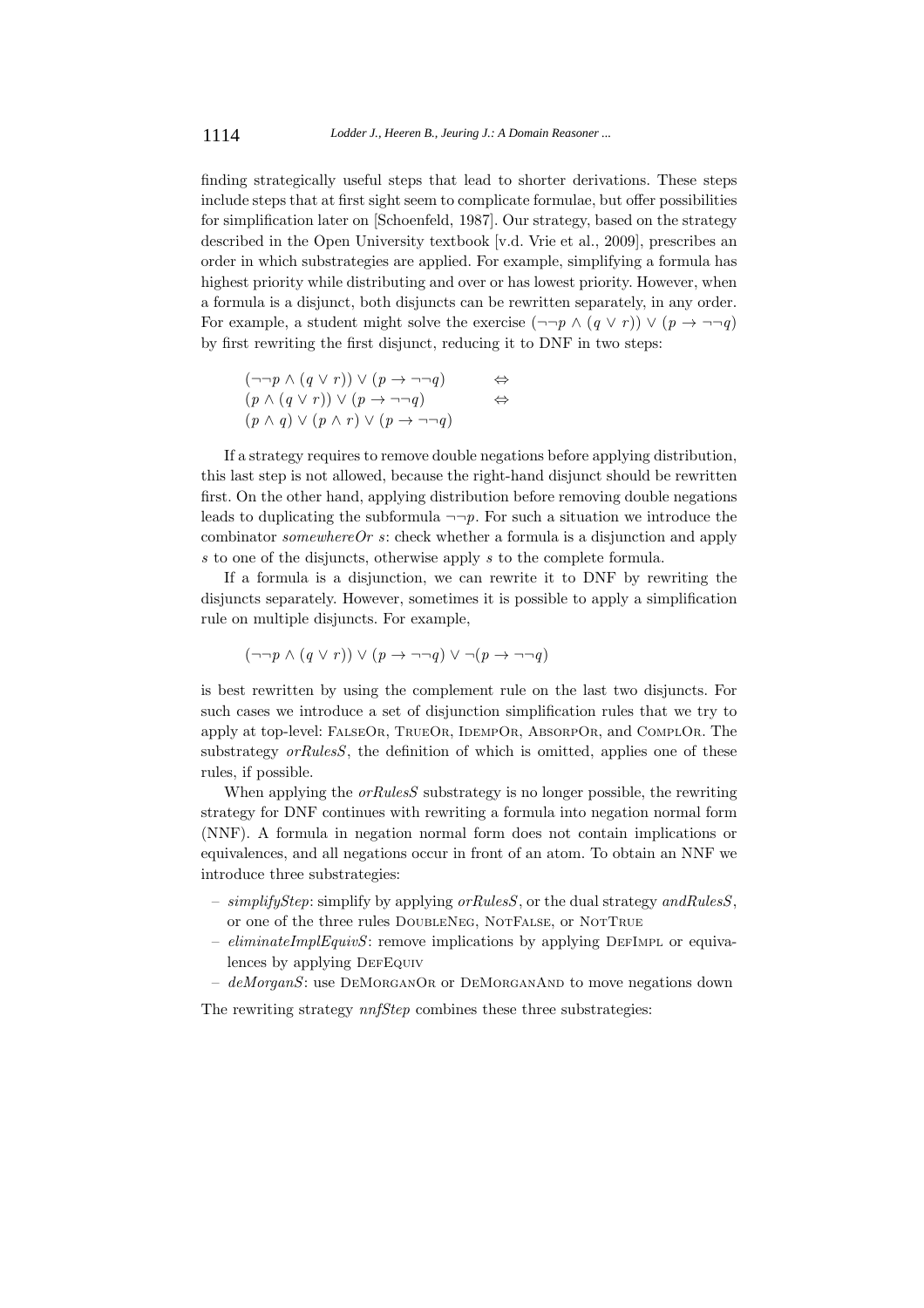The nnfStep strategy performs at most one step. We use the repeat combinator to perform all steps necessary to obtain an NNF. The resulting rewriting strategy always tries to simplify a formula first. After simplifying it removes implications or equivalences, simplifying in between, and then applies DeMorgan.

After obtaining an NNF we distribute conjunctions over disjunctions to obtain a DNF. This is achieved by the rewriting strategy  $distAndS$ , which applies DistrAnd or GeneralDistrAnd, preferring the second rule.

We now have all the ingredients of a rewriting strategy for rewriting to DNF:

$$
dnfStrategy = repeat
$$
  
(
$$
(orRulesS \leq)
$$
 somewhereOr (
$$
(nnfStep \geq distrAndS)
$$
)

Using repeat at the beginning of the rewriting strategy ensures that at each step we apply the complete rewriting strategy again, and hence simplify whenever possible.

In some cases dnfStrategy does not further simplify a formula. It simplifies  $p \vee (q \wedge \neg q \wedge r)$ , but not  $p \vee (q \wedge r \wedge \neg q)$ , because q and  $\neg q$  are not adjacent formulae in the conjunct. We introduce a rewriting strategy groupLiterals, the definition of which is omitted, that checks if rearranging conjuncts makes it possible to apply a simplification. If this is the case, conjuncts are rearranged such that equal or negated conjuncts appear next to each other. We also use this substrategy in our rewriting strategy for proving the equivalence between two formulae later in this section.

A second rewriting strategy that we add to our dnfStrategy is a specialization of the distribution of disjunction over conjunction. In general, we do not allow distribution of disjunction in our rewriting strategy. However, if the distribution can be followed by a complement rule, it simplifies the formula. For example, applying distribution to  $p \vee (\neg p \wedge q)$  leads to  $(p \vee \neg p) \wedge (p \vee q)$ , which can be simplified to  $p \vee q$ . For the same reason, if a formula is of the form  $\phi \wedge (\neg \phi \vee \psi)$ , distributing and over or before a possible application of DeMorgan shortens the derivation. We define a substrategy distrNot that is only used if after an application of a distribution rule a complement rule is applicable.

A third rewriting strategy, deMorganNot, checks whether an application of DeMorgan leads to the possibility to simplify.

The improved definition of  $nnfStep$  looks as follows:

 $nnfStep = simplifyStep$  $\triangleright$  (groupLiterals  $\gt \gt \text{distrNot} > \gt \text{deMorganNot}$ )  $\triangleright$  (eliminateImplEquivS > |> deMorganS)

The rewriting strategy ends if there are no steps left that can be applied. Possibly the rewriting strategy reaches a normal form before it ends. The finished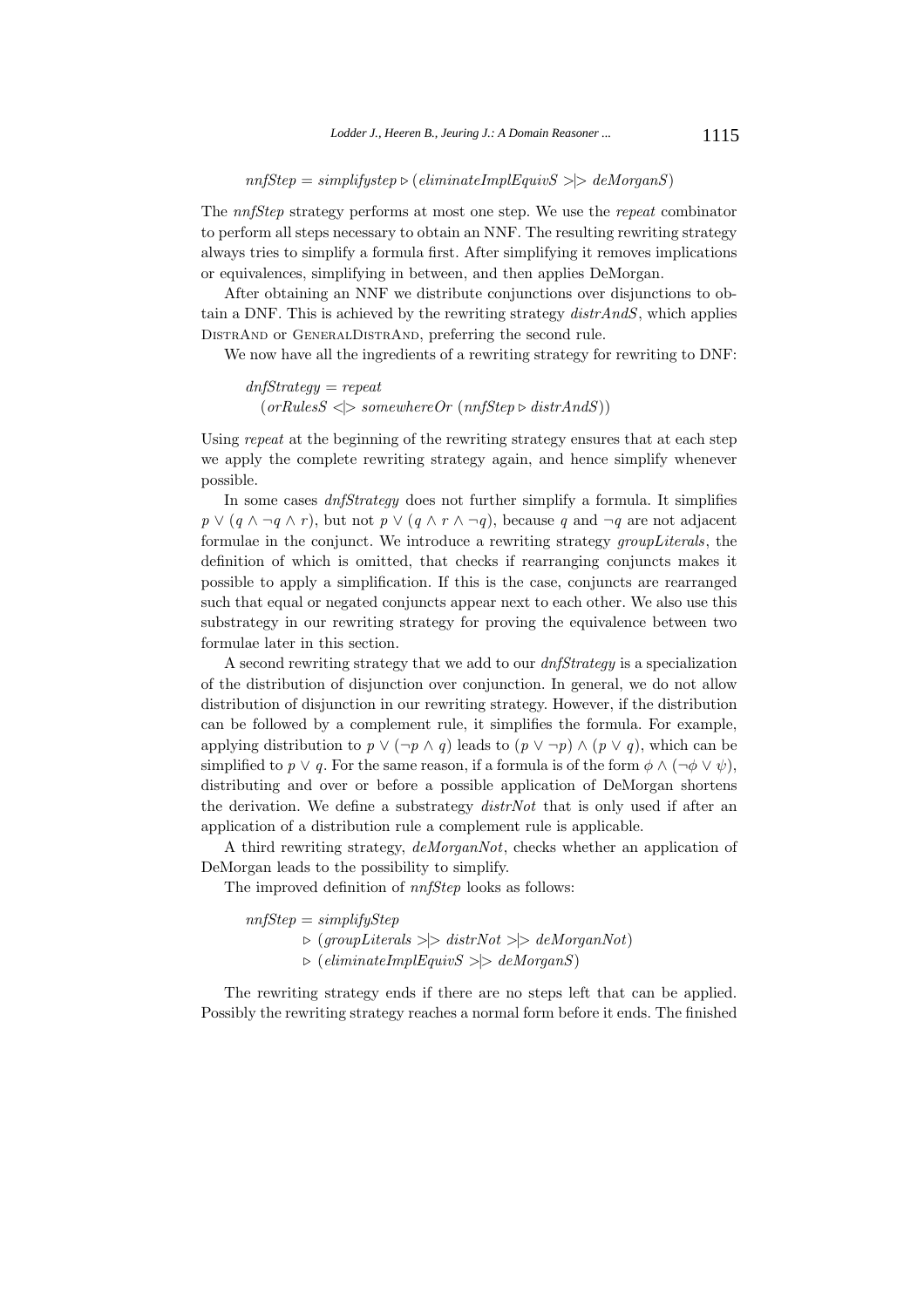service is used to check whether a formula is indeed in normal form. We allow a student to simplify a formula even if a normal form is reached.

#### **6.2 Adapting a strategy**

We hypothesise that one of the reasons for the many variants of LEs for logic is that every teacher uses her own strategy or rule set. Our framework supports adapting rewriting strategies or rule sets. Section 6.1 shows how to define variants of the DNF strategy.

Another way in which a teacher can adapt feedback services is by changing the rule set. Our DNF strategy is structured in a way that makes it easy to adapt the rewriting strategy for users who apply more, fewer, or different rules. Our basic strategy contains five substrategies that can be considered as sets of rules: orRulesS, simplifyStep, eliminateImplEquivS, deMorganS and distrAndS. Note that the first four substrategies turn a formula into NNF, and the last substrategy turns a formula in NNF into DNF. To modify a rewriting strategy, a teacher can change the content of any of these five sets. To guarantee that a modified strategy still returns a normal form, the modification has to satisfy certain criteria, described in [Lodder et al., 2015a].

#### **6.3 A rewriting strategy for proving two formulae equivalent**

This subsection discusses a rewriting strategy for proving two formulae equivalent. This strategy builds upon the strategy for rewriting a formula into DNF. In particular, we discuss the heuristics used in this rewriting strategy.

The basic idea behind our strategy for proving two formulae equivalent is simple: rewrite both formulae into DNF and prove that the two resulting formulae are equivalent by extending the normal forms [Lodder and Heeren, 2011]. However, without including heuristics in this strategy, students do not get the necessary strategic insight for this kind of problems, and derivations may become rather long.

The first heuristic we use in our rewriting strategy is a general principle that divides a problem in smaller subproblems. In our case this means that if we for example want to prove  $\phi \Leftrightarrow \psi$  and  $\phi$  and  $\psi$  are both conjunctions:  $\phi = \phi_1 \wedge \phi$  $\phi_2, \psi = \psi_1 \wedge \psi_2$ , we first check using truth-tables whether or not  $\phi_1 \Leftrightarrow \psi_1$ and  $\phi_2 \Leftrightarrow \psi_2$  hold, or  $\phi_1 \Leftrightarrow \psi_2$  and  $\phi_2 \Leftrightarrow \psi_1$ . If so, the rewriting strategy splits the proof in two subproofs, applying commutativity if necessary. The same steps are performed if  $\phi$  and  $\psi$  are both disjunctions, negations, implications or equivalences. For example, a proof of

$$
(p \land p) \to (q \land (r \lor s)) \Leftrightarrow p \to ((s \lor r) \land q)
$$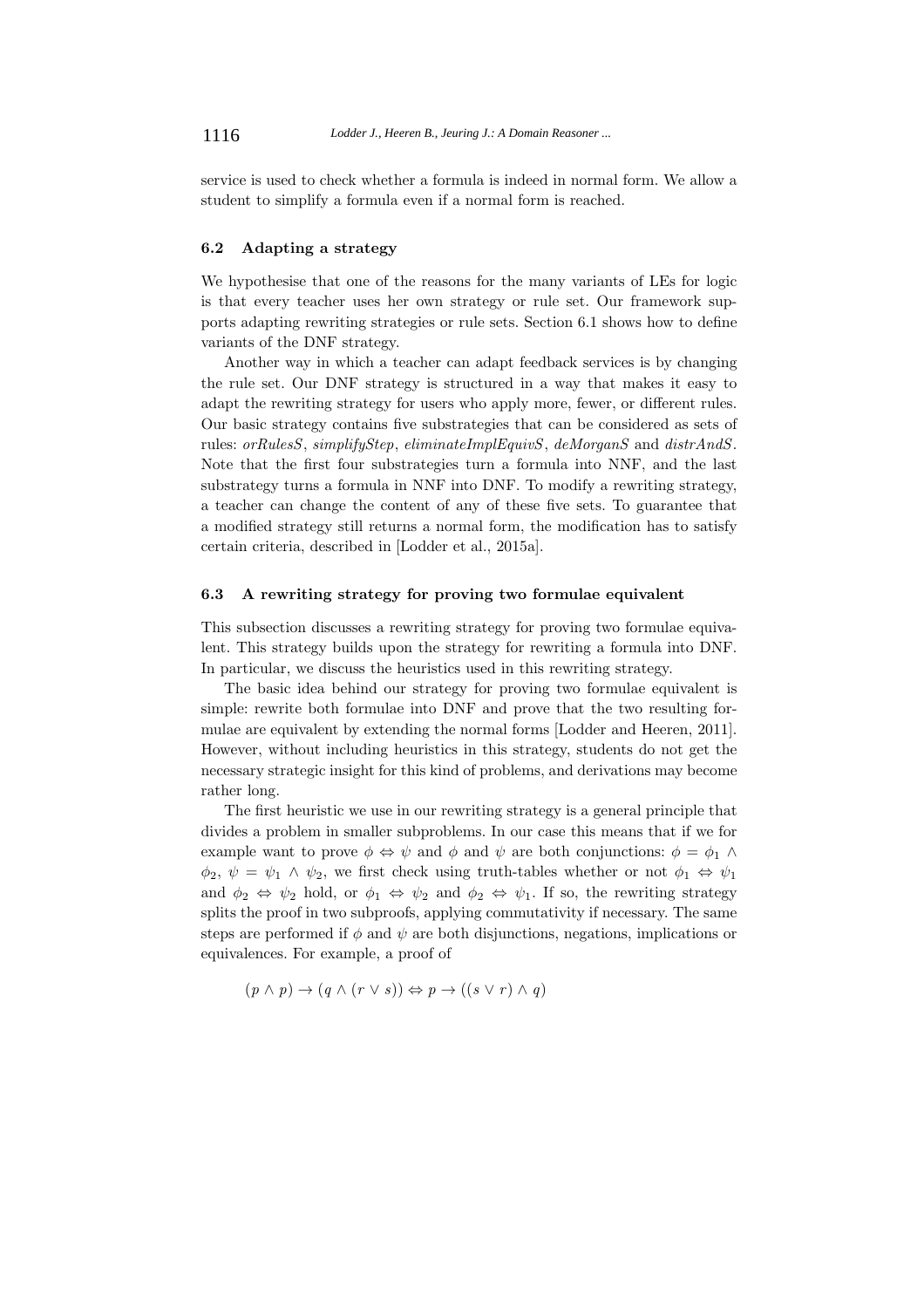takes only three steps: two applications of commutativity and one of idempotency. The rewriting strategy does not rewrite the implication, nor distributes and over or. After  $\phi$  and  $\psi$  have been rewritten into simplified DNF, the heuristic rearranges conjuncts and disjuncts to try proving equivalence. Since normal forms are not unique, we rewrite these normal forms into complete normal forms in some cases. In a complete normal form, each conjunct contains all the occurring variables, possibly negated. Complete normal forms are unique up to commutativity. Since rewriting into complete normal forms may take quite a number of steps, and the resulting formulae may get very long, we introduce two additional heuristics.

We use inverse distribution to factor out common literals in the disjuncts of  $\phi$  and  $\psi$ . When we rewrite a formula into complete normal form, we do not use distribution anymore, and hence prevent a loop. We now have to prove the equivalence of two simpler formulae, which might not make the proof shorter, but at least the formulae are smaller.

A complete normal form is seldom necessary. We considerably shorten proofs by using splitting rules of the first heuristic during normalization, together with applications of the absorption rule. The subformula we choose to extend to normal form influences the length of the proof too. For example, we do not choose subformulae that occur on both sides.

To evaluate our rewriting strategy we asked 4 human experts (theoretical computer scientists and logicians) to solve a set of 6 'independent' exercises<sup>7</sup>. The expert solutions to two exercises were almost equal to the solutions of LogEx, up to a few differences in the order of the applied rules. One expert found a quicker solution to one exercise. In another exercise LogEx found a short cut which was overlooked by the experts. The experts found shorter solutions to the other three exercises. LogEx constructs a proof via a DNF while in some cases a proof via CNF is shorter, and using inverse distribution more often than in our strategy also helps. From the 187 steps taken by the experts in their solutions to the exercises  $169 (= 90\%)$  were recognised as part of the strategy by LogEx.

#### **7 Experimental results**

Since the first version of LogEx we performed several small-scale experiments with students [Lodder et al., 2008]. In this section we describe the results of three experiments carried out in December 2014, December 2015 and February 2016.

In December 2014 we organised a pilot study with the LogEx learning environment [Lodder et al., 2015b]. In this pilot study we used pre- and post-tests together with an analysis of the log files to answer the question whether using

 $^7$  https://en.wikibooks.org/wiki/Logic\_for\_Computer\_Scientists/ Propositional\_Logic/Equivalence\_and\_Normal\_Forms##Problems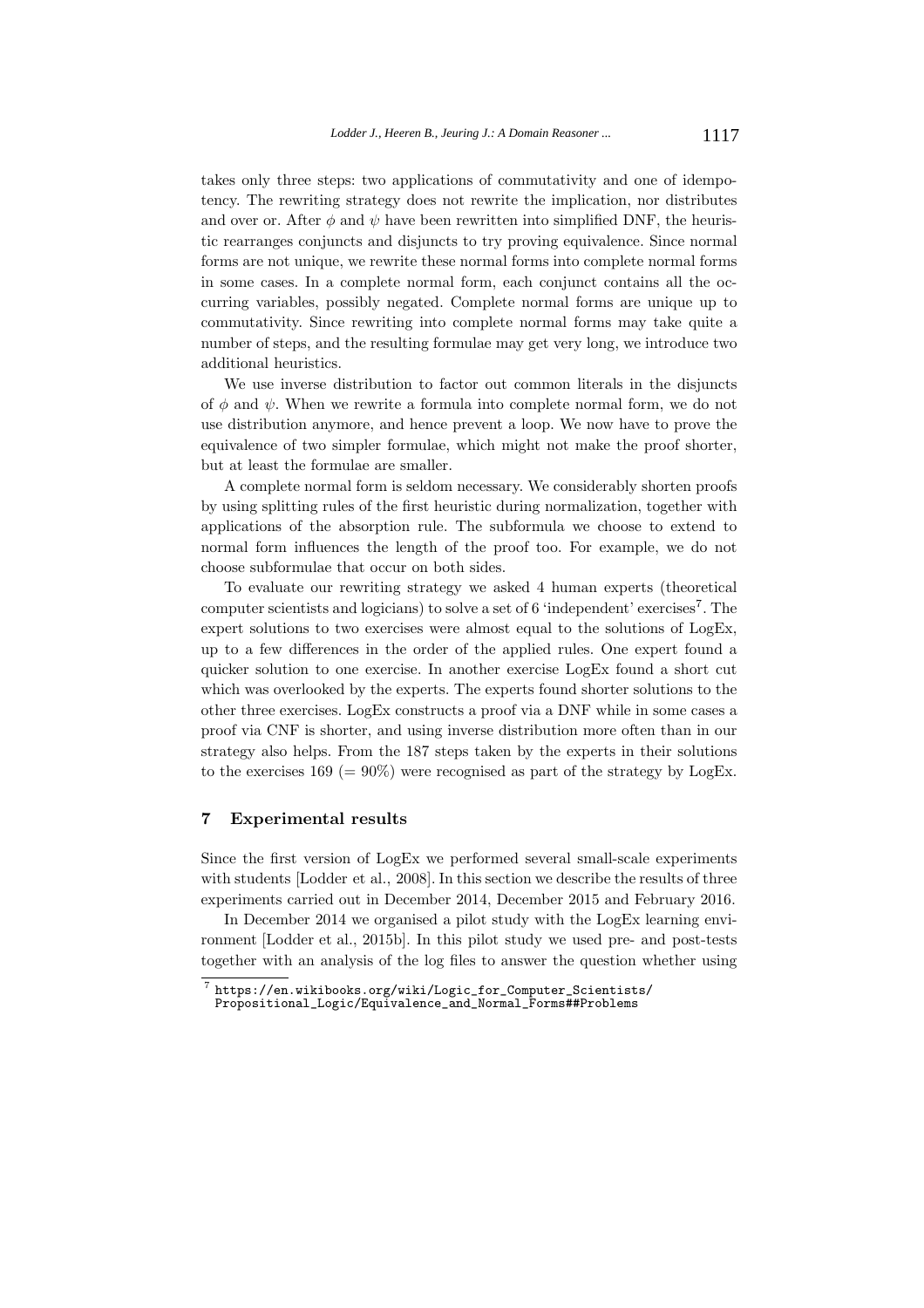|            | pre-test | post-test |
|------------|----------|-----------|
| Completion | 0.54     | 1.0       |
| Mistakes   | 0.84     | 0.7       |

**Figure 4:** Results pre- and post-test December 2015

LogEx helps students to reach the following learning goals: after practicing with the LE, a student can

- recognise applicable rules
- apply rules correctly
- rewrite a formula in normal form
- prove the equivalence of two formulae using standard equivalences
- demonstrate strategic insight in how to rewrite a formula in normal form or prove an equivalence in an efficient way.

The number of the students participating in this experiment (5) was too low to draw firm conclusions. However, the results of the study indicate that indeed LogEx helps students to reach the learning goals, except for the last goal. We hypothesise that the reason that students do not improve in efficiency is because LogEx does not provide strategic feedback.

In December 2015 we repeated the pilot evaluation with a group of 8 students. Again we used pre- and post-tests and analysed the loggings. We graded the tests in two ways: we measured the completion (percentage of completed exercises) and the number of mistakes per completed exercise. The results are given in Figure 4. Although we constructed pre- and post-tests such that the difficulty of both tests is comparable, we have no objective criterion to measure difference in difficulty. Still, the results on the pre- and post-tests indicate that indeed students learn to apply rules correctly, and to rewrite a formula in normal form or prove the equivalence between two formulae. The analysis of the loggings also showed that while working with LogEx, students become more skilled in applying the appropriate rules. In contrast to the results of the 2014 test, here we find that students do learn to work more efficiently. We measure efficiency by dividing the number of steps of a completed exercise by the number of steps of the example solution generated by LogEx. We only took exercises that were completed by at least half of the students into account. Figure 5 shows the results. The exercises are presented in the order in which they were completed: students started with the first exercise on rewriting a formula to DNF, and ended with the fifth exercise on proving an equivalence. Note that the first exercise on deriving a CNF  $(cnf\theta)$  was solved much less efficiently than the preceding DNF exercises: students had to find out how to adjust their solution strategy. Exercise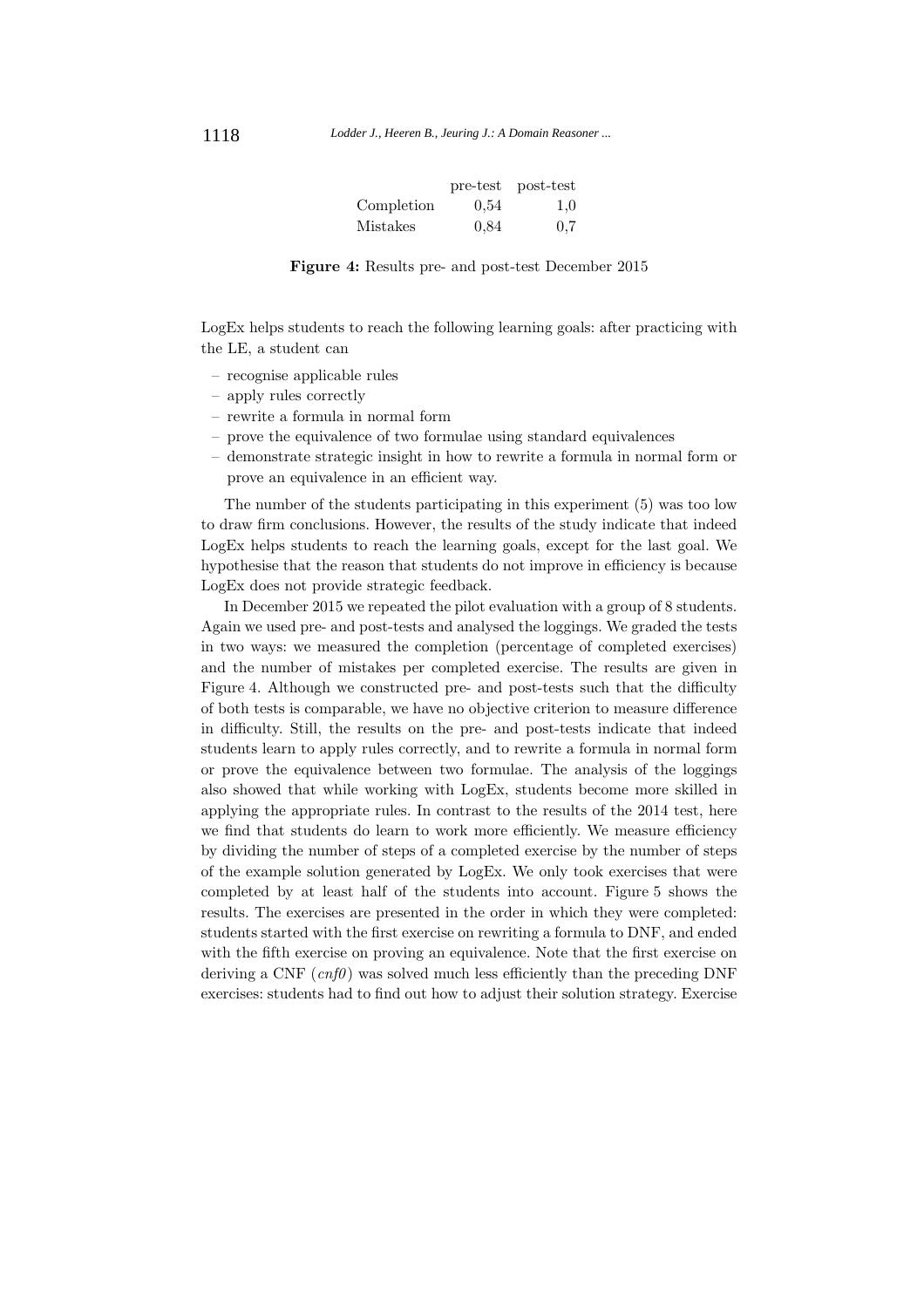

**Figure 5:** Logging analysis for December 2015 (measuring efficiency)

prf2 has a short solution. If a student does not find this solution, the alternative is long, which explains the high value for this exercise.

In February 2016 we performed a small experiment with students from the Open University of the Netherlands. Our main research question for this experiment was:

**–** to what extent do feedback and feed forward contribute to the learning of the students?

The Open University is a university for distance education with students living all over the Netherlands. Hence the experiment was performed in the context of distance learning. After a short instruction via an on-line learning environment, students worked on a 20-minute pen and paper pre-test. After sending in the answers, they received access to LogEx, in which they practiced with DNF, CNF and proof exercises. The experiment was concluded with a 20 minute pen and paper post-test. 15 students participated, but only 12 handed in both pre- and post-test. In our analysis we restrict ourselves to these 12 students. They were divided into two groups of 6 students. One group (group A) could use the full functionality of LogEx, the second group (group B) received no hints and next steps. Students in the second group got only feedback after finishing their exercise. Students in both groups could ask for a worked out solution, for example to compare it with their own solution. Both pre- and post-test consisted of three exercises. As in the December 2015 experiment, we graded the tests in two ways: we measured the completion and the number of mistakes per completed exercise. We have no objective criterion for determining the difficulty of both tests, hence we cannot measure overall learning effects, but we can compare the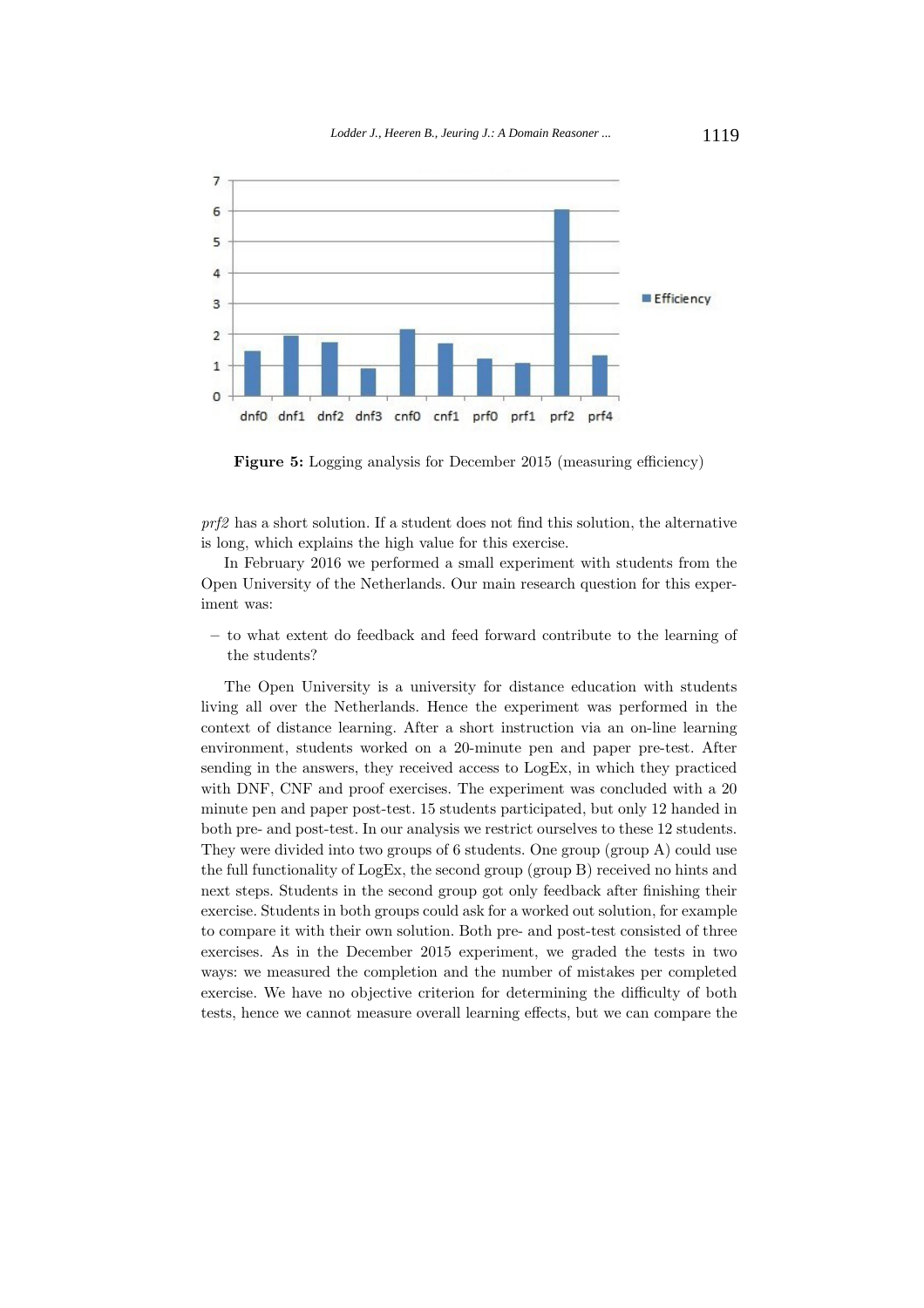|                      | Group A Group B |       |
|----------------------|-----------------|-------|
| Completion pre-test  | 0.44            | 0.47  |
| Completion post-test | 0.60            | 0, 53 |
| Mistakes pre-test    | 1.0             | 1,2   |
| Mistakes post-test   | 1.1             | 1.5   |

**Figure 6:** Results pre- and post-test, Open University 2016

results of both groups. As shown in Figure 6, both groups made the same amount of mistakes in the pre-test. In the post-test both made more mistakes (maybe due to the difficulty of the post-test or tiredness), but group A made fewer mistakes than group B. Completion of the pre-test was higher in group B than in group A, in the post-test these results were reversed. The results indicate that indeed the presence of immediate feedback and feed forward do increase learning. We also analysed the loggings. This analysis shows that students in group A spent more time working in LogEx than students in group B (on average 57 min. versus 41 min.) The average number of exercises that students worked on in LogEx is for both groups more or less the same: (8,3 versus 8,8), but in group B the deviation was greater: one student worked on only four exercises, another only five. If we omit the results of these two students from the pre- and post-test, the results on completion for group B are somewhat better than those of group A. This experiment suggests that the main reason for the difference in performance between the two groups is a motivational one: students practice more when they get feedback and feed forward, and hence their results are better. This explanation is confirmed by the remark of a student in group B who complained that she could not correct her mistakes and hence "did not learn anything".

# **8 Conclusions**

We have used a framework for describing rules and strategies to develop strategies that support students solving exercises in propositional logic. The framework provides services for analysing student steps, and for giving feed forward such as hints, next steps, examples, and complete solutions. Our approach guarantees that this feedback and feed forward is available at any time when solving an exercise, also if a student diverges from a preferred solution, or enters her own exercise.

We have shown how we can adapt our strategy with different rule sets. Since feedback and feed forward are provided by services separate from a user-interface or learning environment, it is easy to adapt the feedback and feed forward for different languages or logical symbols.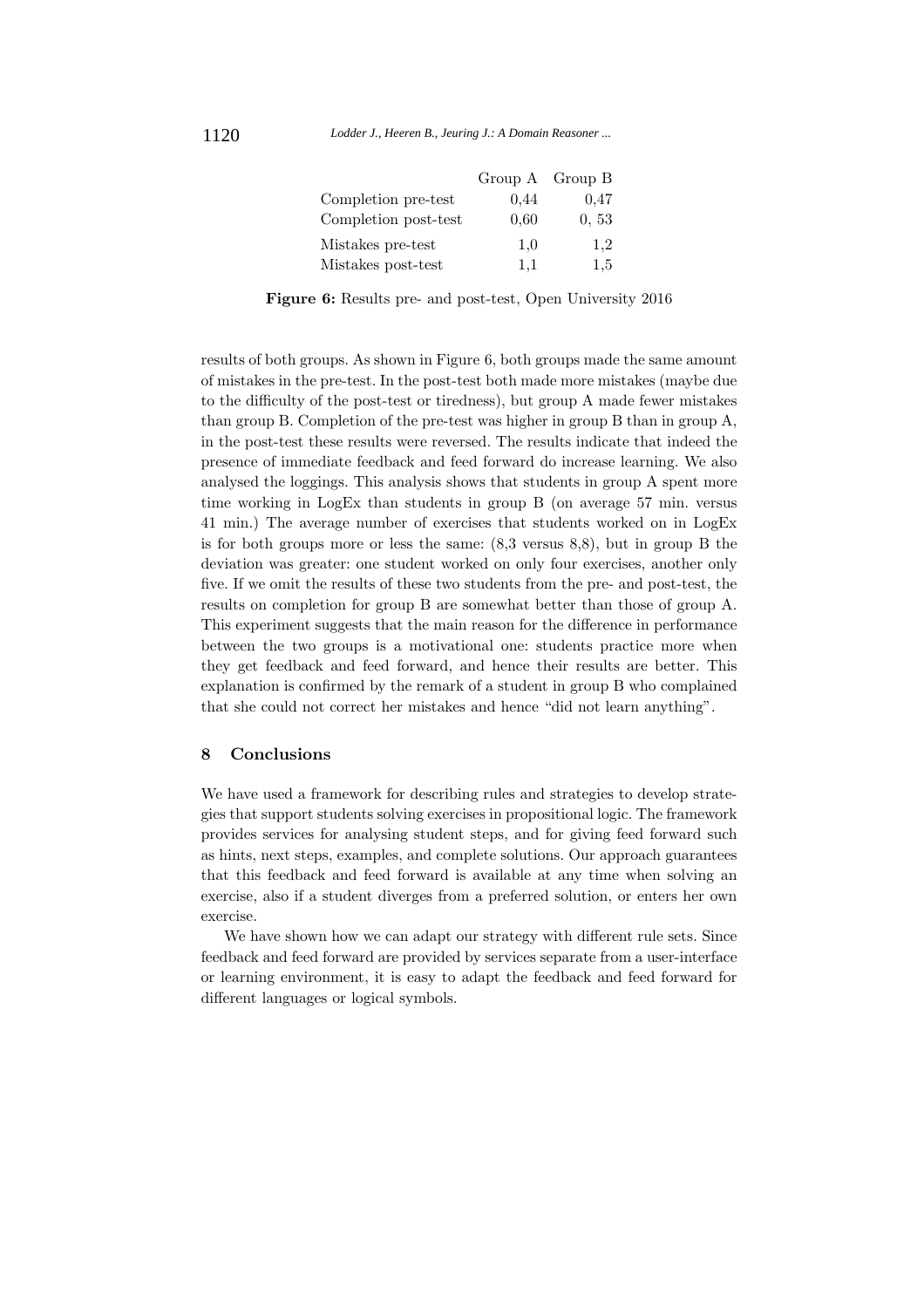We have performed small-scale experiments with a learning environment built on top of the services described in this paper, and the results are promising. We will perform more experiments in the academic year 2016-2017, in which we will investigate whether our learning environment supports students in developing their skills and understanding of propositional logic.

#### **Acknowledgements**

We thank our students for experimenting with the tools and giving feedback. Maarten Hemker and Peter Dol developed the first version of a user interface for our learning environment for proving equivalences, and René Dohmen and Renaud Vande Langerijt extended this for exercises about rewriting to a normal form, and made some further improvements. Marco Huijben en Wouter Tromp developed a useful tool for analysing the loggings of LogEx. Expert solutions were provided by Nikè van Vugt, Hans van Ditmarsch, Fer-Jan de Vries and José Martín Castro-Manzano. We thank our anonymous referees for their constructive comments.

# **References**

- [Aleven et al., 2009] Aleven, V., McLaren, B. M., Sewall, J., and Koedinger, K. R. (2009). A new paradigm for intelligent tutoring systems: Example-tracing tutors. International Journal on Artificial Intelligence in Education, 19(2):105–154.
- [Ben-Ari, 2012] Ben-Ari, M. (2012). Mathematical Logic for Computer Science, 3rd Edition. Springer.
- [Benthem et al., 2003] Benthem, J. v., Ditmarsch, H. v., Ketting, J., Lodder, J., and Meyer-Viol, W. (2003). Logica voor informatica, derde editie. Pearson Education.
- [Burris, 1998] Burris, S. (1998). Logic for mathematics and computer science. Prentice Hall.
- [Dalen, 2004] Dalen, D. v. (2004). Logic and Structure. Universitext (1979). Springer. [Dostálová and Lang, 2007] Dostálová, L. and Lang, J. (2007). Organon – the web

tutor for basic logic courses. Logic Journal of IGPL.

- [Dostálová and Lang, 2011] Dostálová, L. and Lang, J. (2011). Organon: Learning management system for basic logic courses. In Blackburn, P., Ditmarsch, H., Manzano, M., and Soler-Toscano, F., editors, Tools for Teaching Logic, volume 6680 of Lecture Notes in Computer Science, pages 46–53. Springer Berlin Heidelberg.
- [Goguadze, 2011] Goguadze, G. (May 2011). ActiveMath Generation and Reuse of Interactive Exercises using Domain Reasoners and Automated Tutorial Strategies. PhD thesis, Universität des Saarlandes, Germany.
- [Grivokostopoulou et al., 2013] Grivokostopoulou, F., Perikos, I., and Hatzilygeroudis, I. (2013). An intelligent tutoring system for teaching fol equivalence. In AIED Workshops.
- [Hattie and Timperley, 2007] Hattie, J. and Timperley, H. (2007). The power of feedback. Review of Educational Research, 77(1):81–112.
- [Heeren and Jeuring, 2014] Heeren, B. and Jeuring, J. (2014). Feedback services for stepwise exercises. Science of Computer Programming, Special Issue on Software Development Concerns in the e-Learning Domain, 88:110–129.
- [Heeren et al., 2010] Heeren, B., Jeuring, J., and Gerdes, A. (2010). Specifying rewrite strategies for interactive exercises. Mathematics in Computer Science, 3(3):349–370.